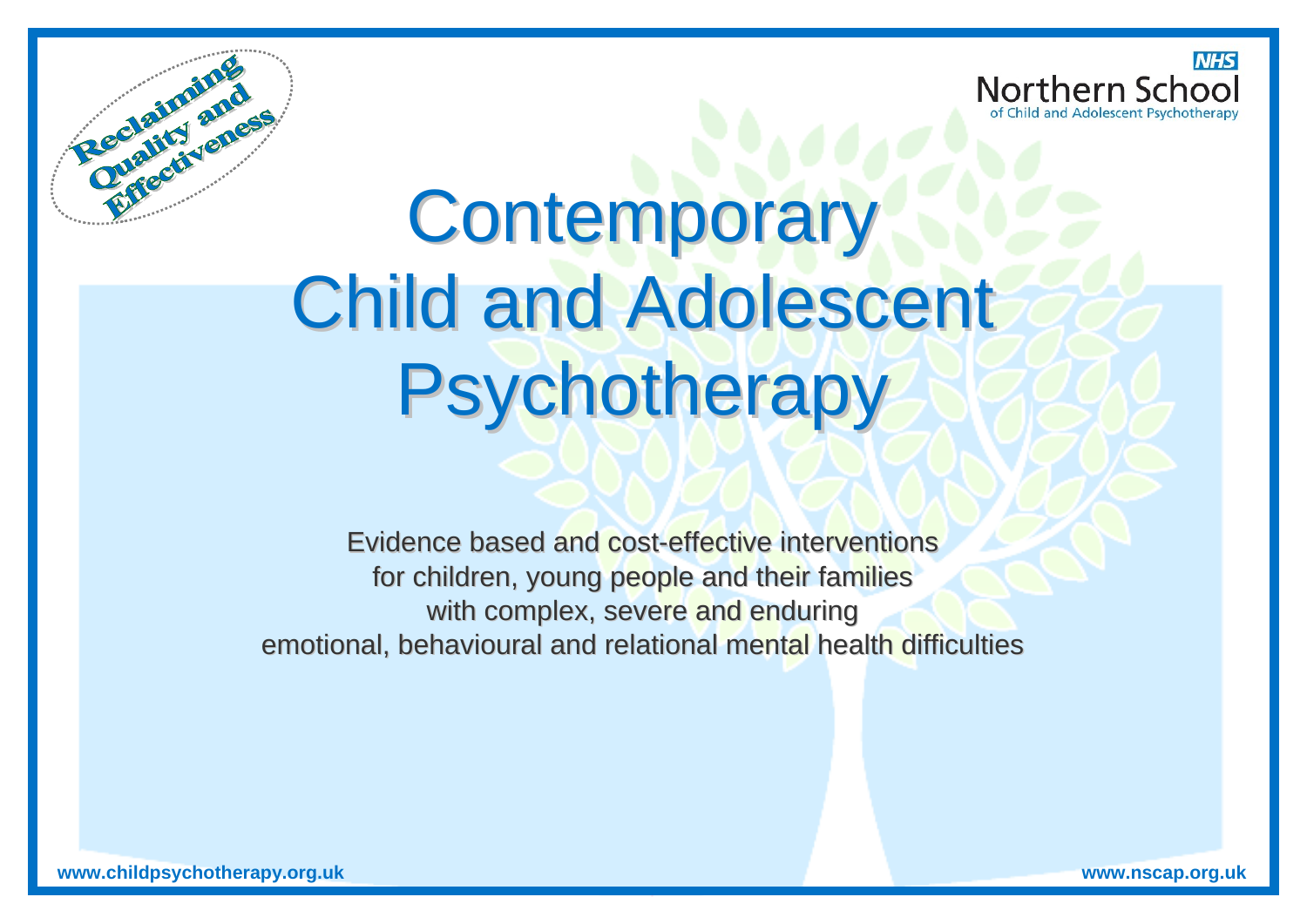# Contemporary Child and Adolescent Psychotherapy

## **Contents**

- **1Introduction**
- **2The needs of vulnerable children and adolescents**
- **3 What happens when limited treatment options are available in local services?**
- **4 The developmental view of psycho-pathology in children and its outcomes into adulthood**
- **5 Cost effective, timely and appropriate interventions**
	- Short term impacts where local services are unable to provide an effective intervention
	- $\bullet$ Costs to commissioners where additional specialist services have to purchased
	- Ō Escalating costs where difficulties are not resolved or contained
	- The impact on services and staff
- **6Breaking the deficit cycle**
- **7Infant mental health: the case for early intervention**
- **8Coherent services for adolescents with severe psychological disturbances**
- **9 What does Child and Adolescent Psychotherapy offer?**
- **10 The evidence that quality works**
- **11 New and emerging research**
- **12 Providing services where they are needed About NSCAP**

 **References**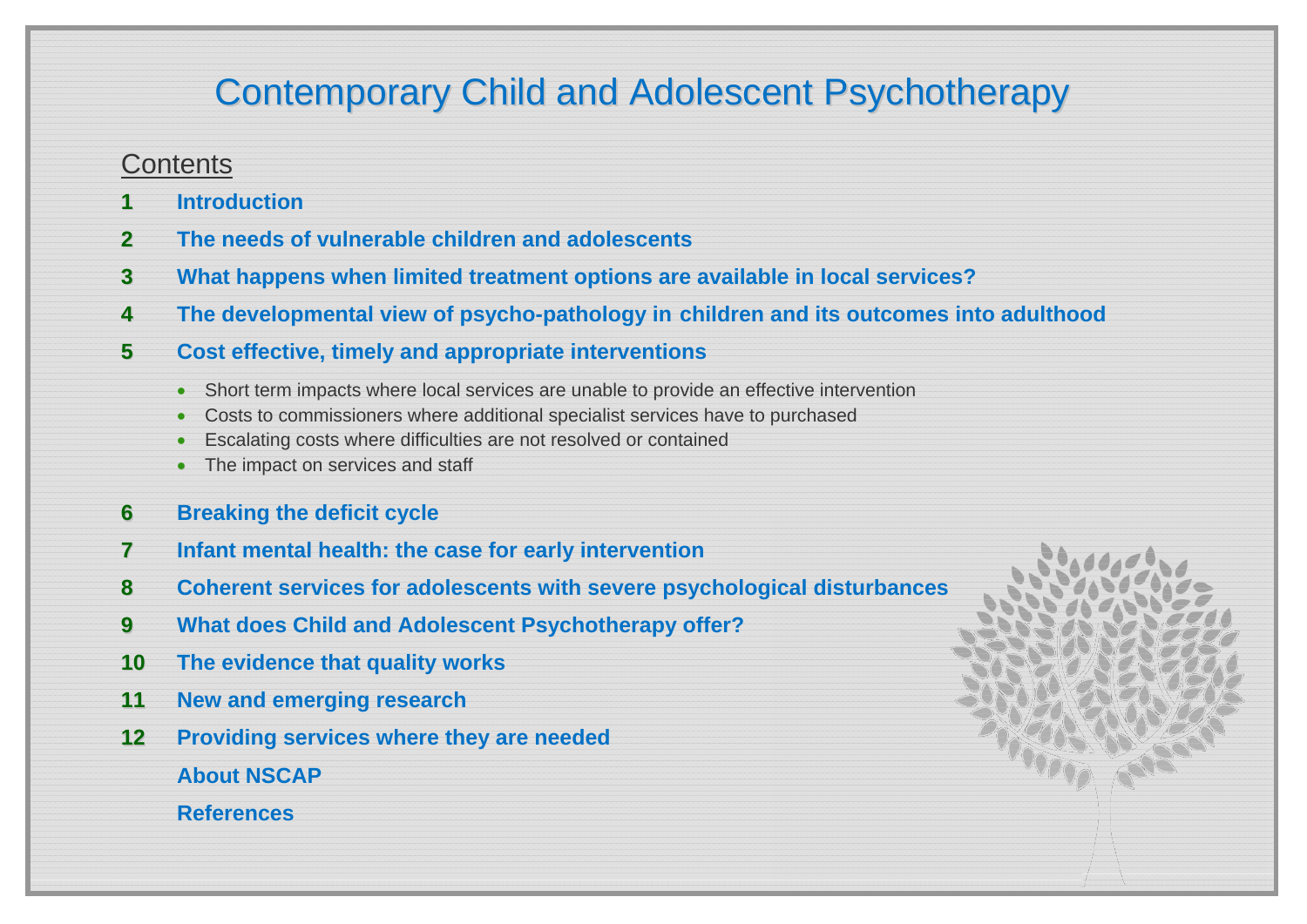## **1 Introduction**

**Are you concerned that vulnerable children, young people and families with the most severe and complex emotional, behavioural and relational mental health difficulties cannot always access the care they need, when they need it?**

Are you aware of the problematic outcomes for children, young people and their families if their needs are not met appropriately; and how this impacts on services through the inefficient use of resources?

Do you know how contemporary Child and Adolescent Psychotherapists work with infants, children, adolescents and parents and how they contribute to the complex network of care for vulnerable children?

Would you like to know more about cost-effective, timely and appropriate interventions as part of multi-disciplinary services?

**Yes? Then we hope this guide will help.** 

*"In developing district level services locally, Child and Adolescent Psychotherapy has contributed significantly in the clinical, multidisciplinary team and interagency context . The psychoanalytic model has informed the ongoing development of services and has been endorsed through the support of commissioning forums and Children's Service partnerships."* **Service Manager**

## **2 The needs of vulnerable children and adolescents**

**Children and adolescents with emotional, psychological and mental health difficulties represent a major public health concern.** Today, the type and level of disturbance encountered by specialist child mental health professionals will mostly be severe, enduring and complex, and may involve problems that cut across healthcare, education, social care and youth justice provision.

#### **Children and adolescents with these severe difficulties:**

- Require a coherent, skilled, timely, appropriate and effective response to their difficulties and to the context within which their problems are manifested.
- Are most at risk of their problems escalating if effective treatment is not provided soon enough, entering a destructive cycle of increasingly severe difficulties and expensive interventions.
- 0 Will be involved with multiple services and professionals simultaneously and may have a long history of involvement with such services.

Providing specialist and time-defined interventions for these children, their families and the network of services in contact with them therefore not only improves outcomes for the children but enables a better, more targeted use of resources.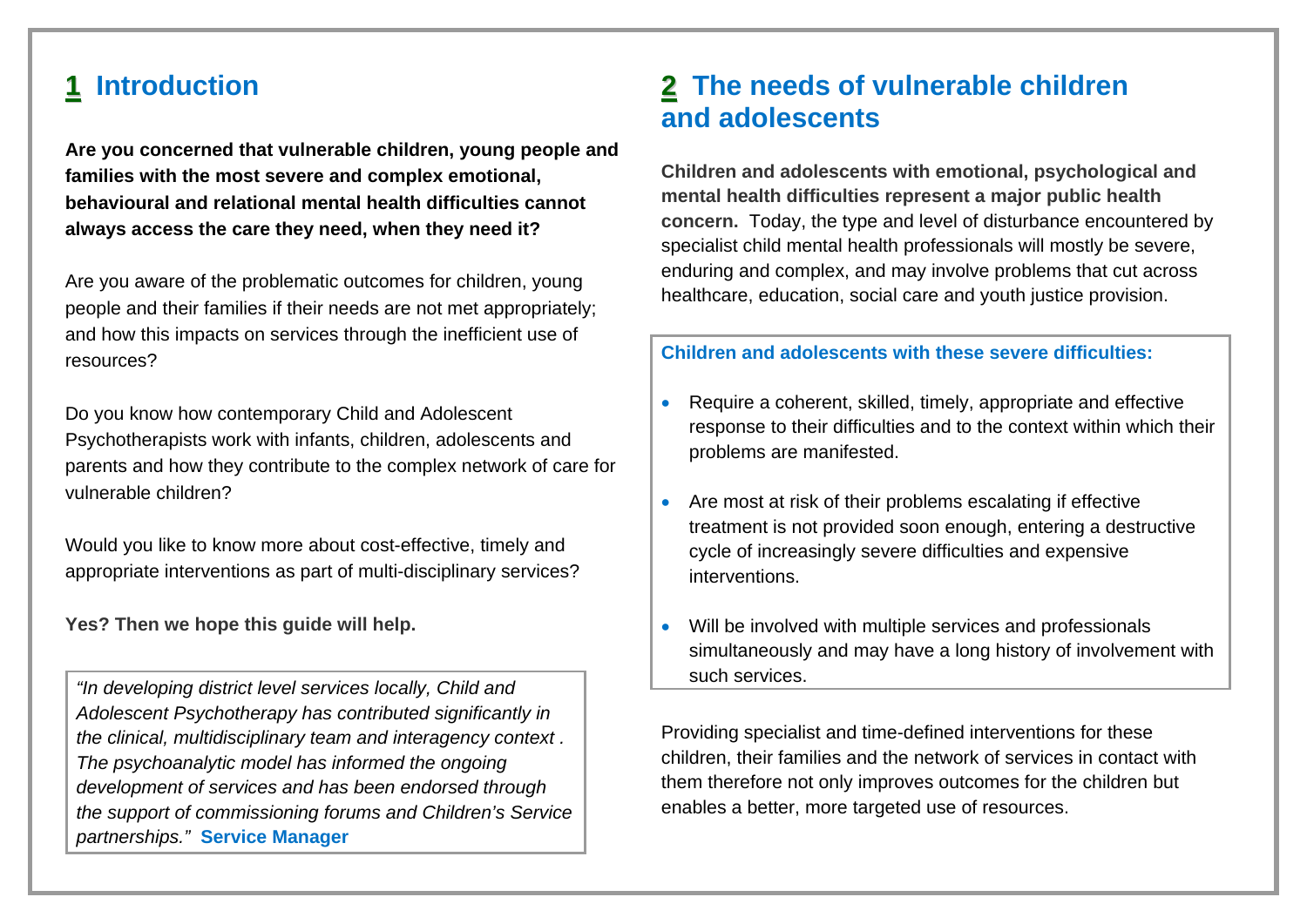# **3 What happens when limited treatment options are available in local services?**

**In services where a comprehensive range of treatments is not available some children's and adolescents' needs cannot be met.** The range and depth of difficulties seen by services who work with children, adolescents and families with mental health needs makes it difficult for resource-limited services to provide exactly what every individual user requires at exactly the right time. For a minority of users, a service's standard response might not be effective and this can lead to an exacerbation of their problems.

In such cases, children and families can develop increasingly complex relationships with services. For example, they might:

 $\bullet$  **Repeatedly be re-referred back to the service following an earlier failed intervention. They then receive another ineffective intervention, and the cycle is perpetuated. This might continue over a long period of time. Such users are sometimes referred to as** *revolving door clients***.** 

Or, if issues of risk are more central to the user's circumstances:

 $\bullet$  **Repeatedly cause enough concern within services that they become locked into a cycle of moving into increasingly more specialist or secure provision. Whilst these transitions might occur primarily at times of crisis, it becomes increasingly difficult for the user to then step down into less specialist settings. Such users are sometimes referred to as** *escalating need clients***.** 

These kinds of cycles are problematic for two reasons. From the perspective of the child, adolescent and their family, their needs have not been met and therefore are likely to become more and more severe over time. From the perspective of services, a large amount of resources can be expended on ineffective treatment and management strategies, which may continue for many years or into adulthood.

Whilst in some ways different, these two scenarios are similar in that they are the result of service users becoming *stuck* in particular cycles of problematic relationships with services.

#### **This is undesirable because:**

- Underlying needs have not been met and problems not addressed meaning they are likely to continue or worsen.
- There is a risk that problematic relationships might add to the child or family's existing difficulties, or contribute to the development of new ones.
- 0 Aspects of these relationships (e.g. being serially moved from one provision to another or a growing distrust of services) may repeat and re-enact traumatic experiences from earlier in life.
- $\bullet$  Considerable anxiety will be generated for both the child and the practitioners in the service, resulting in part from the perception that needs cannot be met.
- Long term outcomes associated with these kinds of relationships are known to be poor.
- There are significant resource implications a relatively small number of service users can end up using a disproportionate amount of resources, despite these resources being arguably unsuitable for their needs.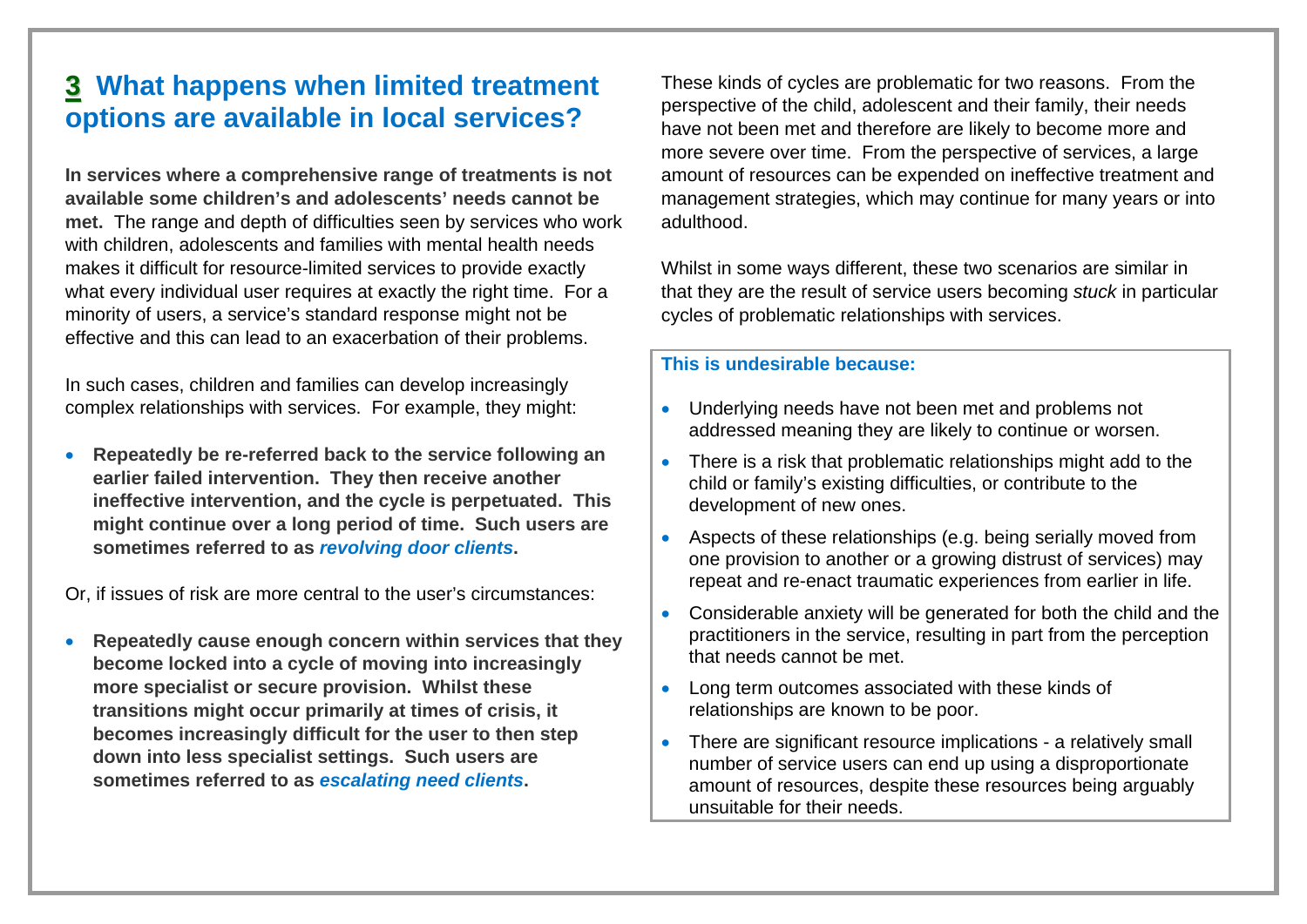## **4 T h e d e v elo p me n t al vie w of psycho-pathology\* in childrenand it soutcomesintoadulthood**

Already serious emotional, social and behavioural difficulties will be compounded and escalated by further trauma, neglect, breakdown of relationships and family/foster care arrangements, lack of progress in education, self-harming behaviour and ongoing lack of effective support and treatment for underlying emotional and mental health problems



## **Outcomes**

Emotional and behavioural problems in later life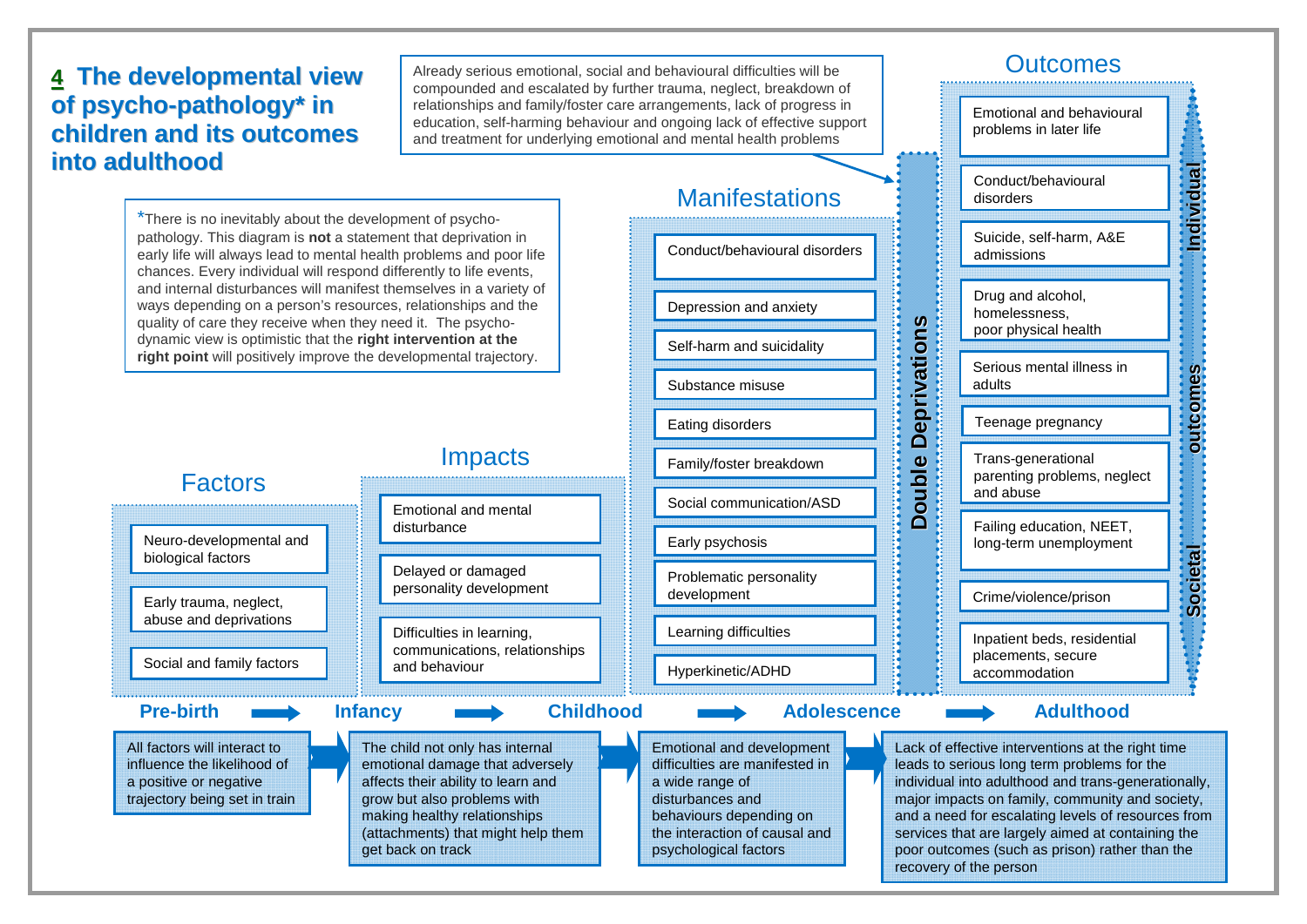# **5 Cost effective, timely and appropriate interventions**

Children and young people who have complex and multiple difficulties, and may stay with services for a long time, have been identified in numerous studies (*see tables below*) as being the most costly in terms of their use of resources. They are also precisely the type of patient who can most benefit from the highly skilled intervention of Child and Adolescent Psychotherapists.

Allied to evidence (*see Section 9*) that improvements are sustained or even enhanced at long-term follow-up this means that it is possible to demonstrate cost saving in both the short and medium to long-term. The following tables show where child

and adolescent psychotherapy can provide cost effective, timely and appropriate interventions to address the needs of both patients and services.

**The data identify where savings can be made across four key areas:** 

- Short term impacts where local services are unable to provide an effective intervention
- Costs to commissioners where additional specialist services have to purchased
- $\bullet$ Escalating costs where difficulties are not resolved or contained
- $\bullet$ The impact on services and staff

| SHORT TERM IMPACTS WHERE LOCAL SERVICES ARE UNABLE TO PROVIDE AN EFFECTIVE INTERVENTION |                                                       |                                                     |  |  |
|-----------------------------------------------------------------------------------------|-------------------------------------------------------|-----------------------------------------------------|--|--|
| Where are resources being                                                               | What is the cost?                                     | <b>What can Child and Adolescent</b>                |  |  |
| used ineffectively?                                                                     |                                                       | <b>Psychotherapy offer?</b>                         |  |  |
| "Revolving door" patients                                                               | In 2009, the average cost to the NHS of a single      | Whilst child psychotherapy is often the chosen      |  |  |
| Serial short-term interventions and repeat                                              | episode of care was £3,735 for a tier 3 CAMHS         | treatment for complex mental health problems it     |  |  |
| presentations in CAMHS or other services                                                | team and £4,648 for a targeted tier 4 CAMHS           | is often delayed until other interventions have     |  |  |
| result in high cumulative costs of treatment                                            | team (PSSRU, 2009). Unfortunately, re-referral        | been tried and not led to improvements. This is     |  |  |
| and impact on the limited resources that are                                            | rates tend not to be captured by local CAMHS          | reflected by NICE recommending individual child     |  |  |
| available. Moreover, serial short-term                                                  | meaning that it is difficult to make a precise        | and adolescent psychotherapy as a second-line       |  |  |
| interventions imply serial referrals -                                                  | calculation as to costs of revolving door patients;   | treatment for children and adolescents with         |  |  |
| suggesting that these individuals' underlying                                           | however, based on the figures above, an               | depression that does not respond to less            |  |  |
| problems and needs are not being                                                        | individual requiring three re-referrals to tier 3 due | intensive treatment (NICE, 2005). Child             |  |  |
| addressed. Over time, these needs and                                                   | to previously ineffective interventions would cost    | psychotherapy should be used appropriately and      |  |  |
| problems are likely to escalate meaning that                                            | the NHS on average £11,205. This also does            | at a timely point in the child's development rather |  |  |
| further short-term interventions may be                                                 | not account for costs across public services          | than "as a last resort".                            |  |  |
| increasingly less likely to be effective.                                               | more widely.                                          |                                                     |  |  |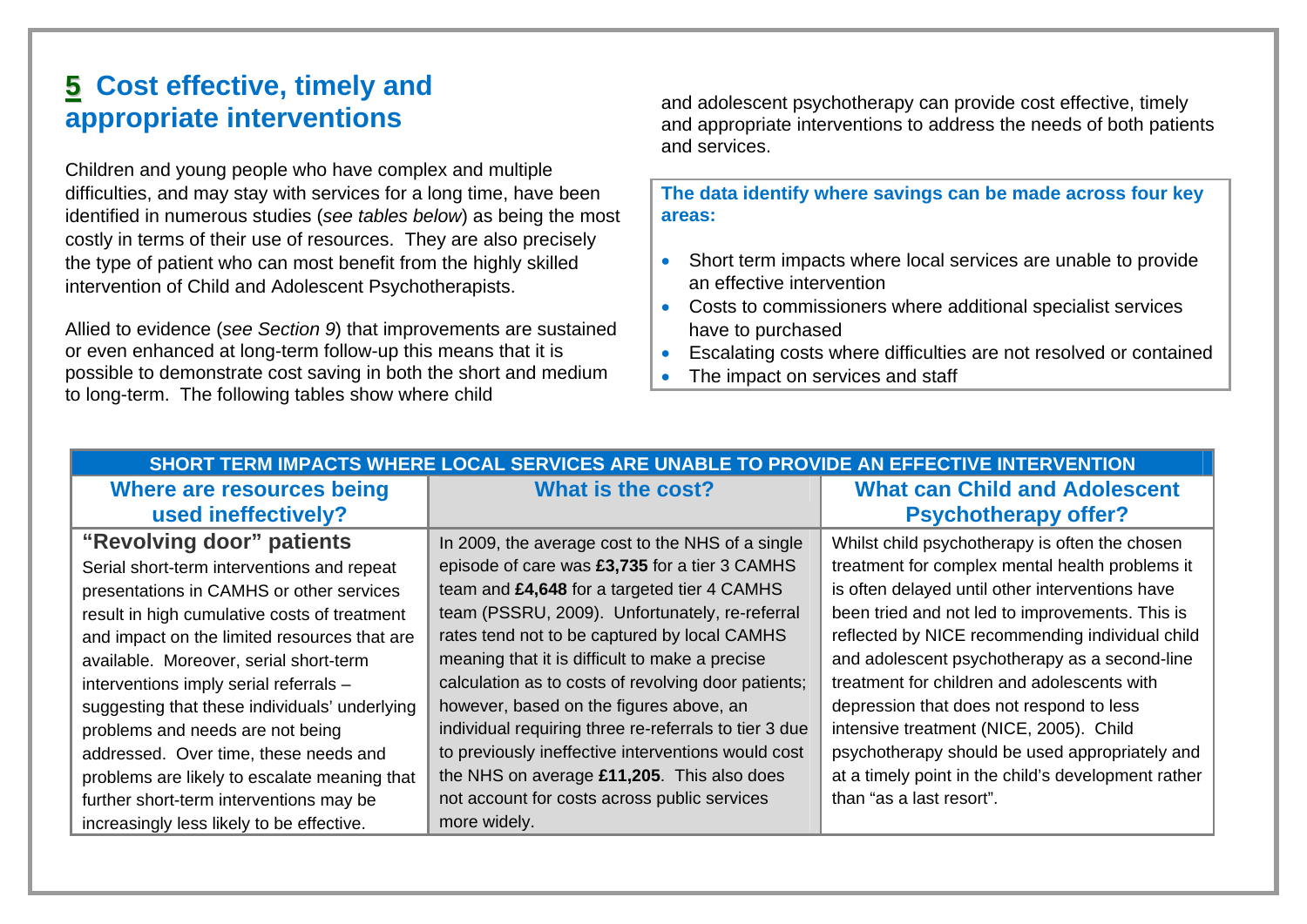| SHORT TERM IMPACTS WHERE LOCAL SERVICES ARE UNABLE TO PROVIDE AN EFFECTIVE INTERVENTION |                                                    |                                                   |  |  |
|-----------------------------------------------------------------------------------------|----------------------------------------------------|---------------------------------------------------|--|--|
| Where are resources being                                                               | What is the cost?                                  | <b>What can Child and Adolescent</b>              |  |  |
| used ineffectively?                                                                     |                                                    | <b>Psychotherapy offer?</b>                       |  |  |
| <b>Complex cases</b>                                                                    | There have been relatively few attempts to         | Children with severe co-morbid conditions         |  |  |
| The small, but increasing, number of                                                    | calculate inter-agency costs of resource-          | whose needs are complex require the input of a    |  |  |
| resource-intensive children and young                                                   | intensive children, young people and families,     | network of carers and agencies. The rigorous      |  |  |
| people with complex and severe needs are                                                | reflecting the complexity of the kind of provision | training of Child and Adolescent                  |  |  |
| very costly in the short term to organisations                                          | that such individuals receive. However, it is      | Psychotherapists means they are able sustain      |  |  |
| and cause the most anxiety for                                                          | apparent that costs to wider society are very      | intensive work with the most disturbed children   |  |  |
| professionals.                                                                          | great. For instance, Knapp et al (1999) found in   | and adolescents who can have a troubling          |  |  |
|                                                                                         | a study of children with conduct disorder that     | impact on individual workers and systems of       |  |  |
| Often several agencies are involved in their                                            | only one-sixth of the total cost was carried by    | care.                                             |  |  |
| care at the same time. These individuals                                                | the health service, the remainder falling to       |                                                   |  |  |
| also tend to have very poor long term                                                   | schools (special educational needs), social care   | Additionally CAPts work across the network of     |  |  |
| outcomes and therefore often go on to be                                                | agencies, families (disrupted parental             | professionals and carers to represent the child's |  |  |
| highly resource-intensive in adult services.                                            | employment, household damage) and the              | experience and help contain workers' anxiety      |  |  |
|                                                                                         | welfare system (disability and similar transfer    | sufficiently to enable them to develop helpful    |  |  |
|                                                                                         | payments).                                         | relationships.                                    |  |  |
|                                                                                         | Similarly, Scott et al (2001) followed up a group  |                                                   |  |  |
|                                                                                         | of children with conduct disorder as adults, and   |                                                   |  |  |
|                                                                                         | found that by age 28 these individuals had         |                                                   |  |  |
|                                                                                         | incurred mean costs to public services of          |                                                   |  |  |
|                                                                                         | £70,019 (compared with £7,423 for controls) with   |                                                   |  |  |
|                                                                                         | the greatest cost incurred by crime, followed by   |                                                   |  |  |
|                                                                                         | extra educational provision, foster and            |                                                   |  |  |
|                                                                                         | residential care and state benefits.               |                                                   |  |  |
|                                                                                         |                                                    |                                                   |  |  |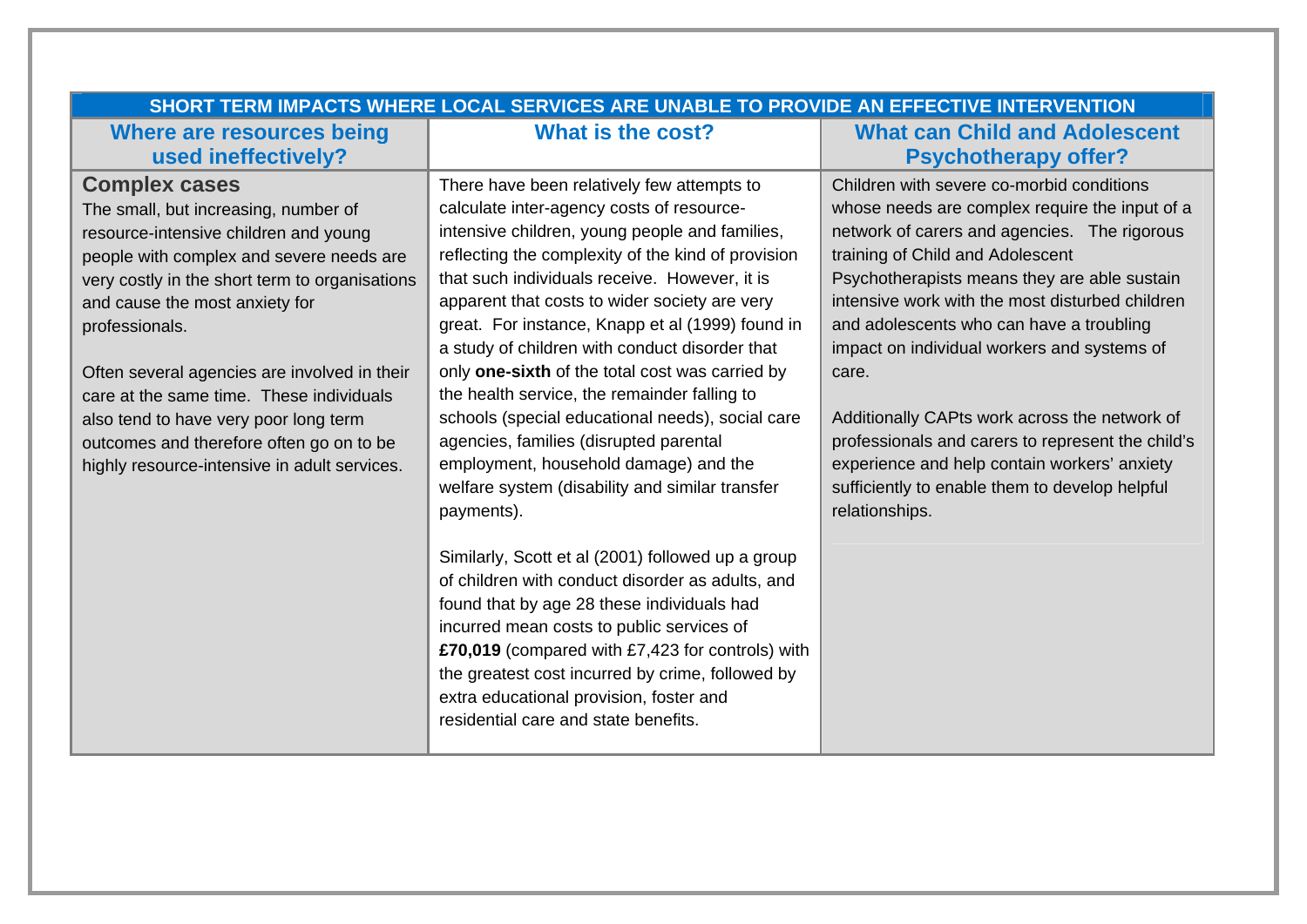| SHORT TERM IMPACTS WHERE LOCAL SERVICES ARE UNABLE TO PROVIDE AN EFFECTIVE INTERVENTION                                                                                                                                                                                                                                                                                                                                                                                                                                                     |                                                                                                                                                                                                                                                                                                                                                                                                                                                                                                        |                                                                                                                                                                                                                                                                                                                                                                                                                                                  |  |  |
|---------------------------------------------------------------------------------------------------------------------------------------------------------------------------------------------------------------------------------------------------------------------------------------------------------------------------------------------------------------------------------------------------------------------------------------------------------------------------------------------------------------------------------------------|--------------------------------------------------------------------------------------------------------------------------------------------------------------------------------------------------------------------------------------------------------------------------------------------------------------------------------------------------------------------------------------------------------------------------------------------------------------------------------------------------------|--------------------------------------------------------------------------------------------------------------------------------------------------------------------------------------------------------------------------------------------------------------------------------------------------------------------------------------------------------------------------------------------------------------------------------------------------|--|--|
| Where are resources being<br>used ineffectively?                                                                                                                                                                                                                                                                                                                                                                                                                                                                                            | What is the cost?                                                                                                                                                                                                                                                                                                                                                                                                                                                                                      | <b>What can Child and Adolescent</b><br><b>Psychotherapy offer?</b>                                                                                                                                                                                                                                                                                                                                                                              |  |  |
| <b>Learning and behavioural</b><br>difficulties<br>Children's and adolescent's emotional,<br>behavioural and learning difficulties can<br>have a high impact on educational<br>resources and lead to the use of exclusion,<br>pupil referral units and EBD schools.                                                                                                                                                                                                                                                                         | School exclusion is financially costly. According<br>to Brookes et al (2007), every exclusion costs on<br>average £63,851 across an individual's lifetime<br>when the cost of alternative educational<br>provision, lost earnings, additional use of health<br>services, social service and criminal justice<br>involvement are accounted for.                                                                                                                                                         | A psychotherapy intervention and associated<br>liaison work with parents and teachers can hold<br>a child in school; for example, see the evaluation<br>of psychotherapy in primary schools in Camden<br>(Levitt et al 2007).<br>Child Psychotherapists can identify and treat<br>severe attachment difficulties in pre-school<br>children which can lead to impairments in<br>personality development that impact on learning<br>and behaviour. |  |  |
| <b>Placement breakdowns</b><br>The breakdown of foster care placements<br>and adoptions result in the need for crisis<br>intervention and are a drain on staff time<br>and resources as well as impacting the<br>child's well-being.<br>Multiple breakdowns are costly in the short<br>term, but also may result in the child's<br>emotional, behaviour and/or mental health<br>difficulties escalating, and therefore them<br>receiving increasingly specialist and<br>resource-intensive placements, including<br>out of area placements. | For example: McQueen (2008), reports on an 18<br>year old who in four years of local authority care<br>had experienced 11 increasingly resource-<br>intensive residential placements including a<br>learning disability placement, a medium secure<br>placement, five secure placements and 24-hour<br>supervision in two non-secure placements.<br>McQueen calculated that the total cost to the<br>local authority of this care was £1,857,543 up to<br>this individual's 18 <sup>th</sup> birthday. | CAPts are experienced in working with<br>traumatised children and young people who are<br>difficult to manage as a result of disrupted and<br>often abusive early experience.<br>CAPts also offer support to foster carers and<br>adoptive parents who are finding that<br>behavioural strategies are not enough.                                                                                                                                |  |  |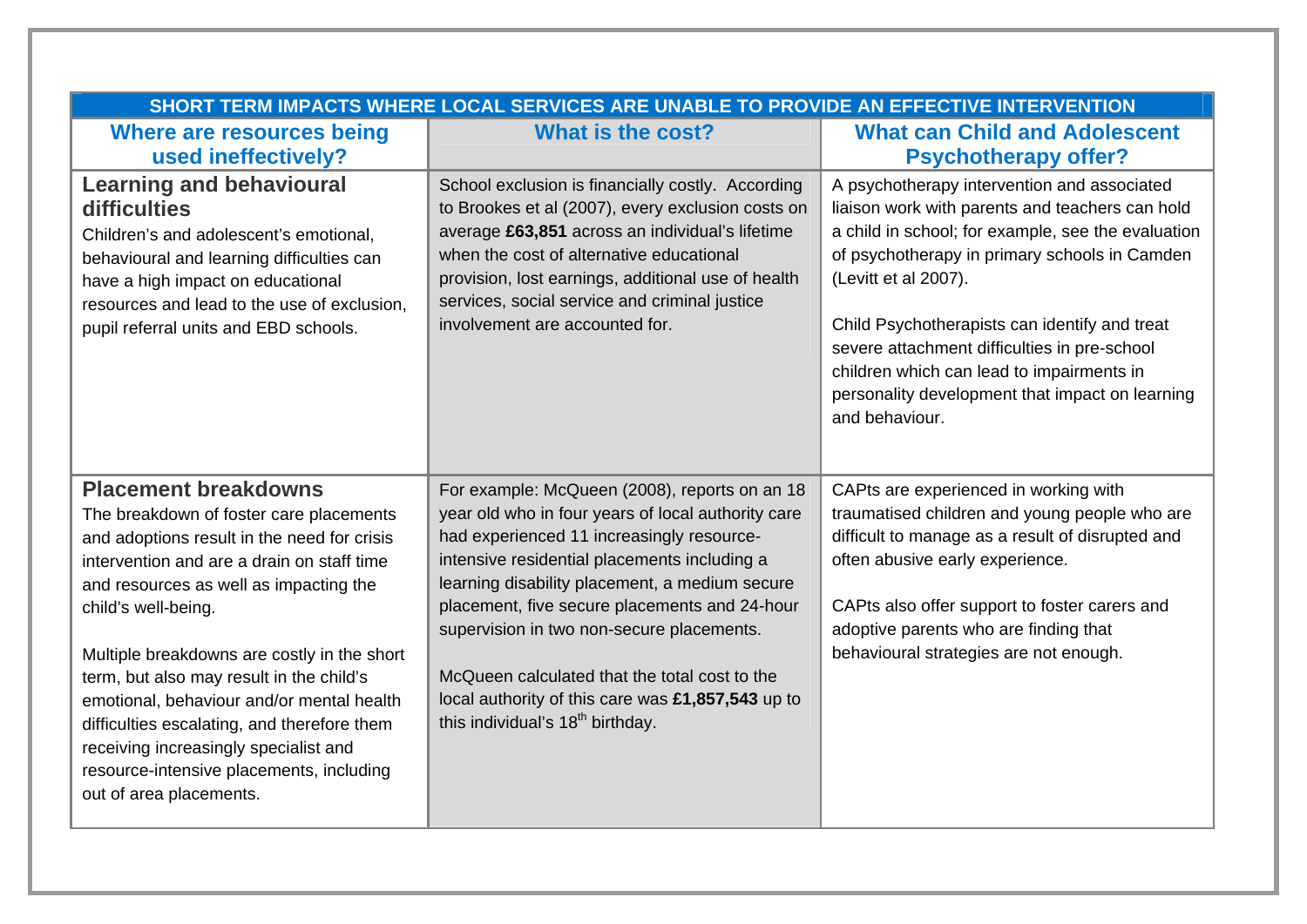| <b>COSTS TO COMMISSIONERS WHERE ADDITIONAL SPECIALIST SERVICES HAVE TO PURCHASED</b> |                                                   |                                                   |  |
|--------------------------------------------------------------------------------------|---------------------------------------------------|---------------------------------------------------|--|
| Where are resources being                                                            | What is the cost?                                 | <b>What can Child and Adolescent</b>              |  |
| used ineffectively?                                                                  |                                                   | <b>Psychotherapy offer?</b>                       |  |
| <b>Out-of-area treatment and</b>                                                     | According to CAMHS Mapping, expenditure           | Child Psychotherapists can provide the specialist |  |
| placements and specialist                                                            | within CAMHS on individual care packages,         | skills and competencies needed to sustain         |  |
| packages of care                                                                     | often termed 'spot' purchasing, was £51.5 million | treatment in the community for severely           |  |
| The lack of an appropriately specialist                                              | in England in 2007.                               | disturbed children and adolescents, or break      |  |
| service can result in the commissioning of                                           |                                                   | cycles of repeated breakdown of placements.       |  |
| high-cost services from the private sector                                           | In terms of cost to health services for the       |                                                   |  |
| that are often not linked to the local                                               | children and adolescents who are the most         | This provides significant short term savings by   |  |
| networks of care and support that are                                                | complex of all, our research across the North of  | avoiding the requirement for highly costly out of |  |
| required for the well-being of vulnerable                                            | England suggests that most PCTs have during       | area placements, and longer term savings in       |  |
| children.                                                                            | any financial year between 4 and 15 children      | terms of improved outcomes for the young          |  |
|                                                                                      | and adolescents in residential, inpatient or      | people and families in question.                  |  |
| This can include specialist foster care,                                             | secure facilities, often run by third sector      |                                                   |  |
| residential schools, secure children's home                                          | providers. Difficulties include very complex      |                                                   |  |
| and other residential placements and the                                             | eating disorders, psychosis and/or issues of risk |                                                   |  |
| requirement for psychotherapy in Care                                                | around challenging behaviour or self-harm.        |                                                   |  |
| Plans resulting from family court<br>proceedings.                                    | These facilities cost anywhere between £500       |                                                   |  |
|                                                                                      | and £1000 per bed day, with length of stay        |                                                   |  |
|                                                                                      | varying but in some cases lasting for several     |                                                   |  |
|                                                                                      | years. Our research indicates that there are      |                                                   |  |
|                                                                                      | around 10 children and adolescents in the North   |                                                   |  |
|                                                                                      | of England who cost their home PCTs in excess     |                                                   |  |
|                                                                                      | of £350,000 each annually.                        |                                                   |  |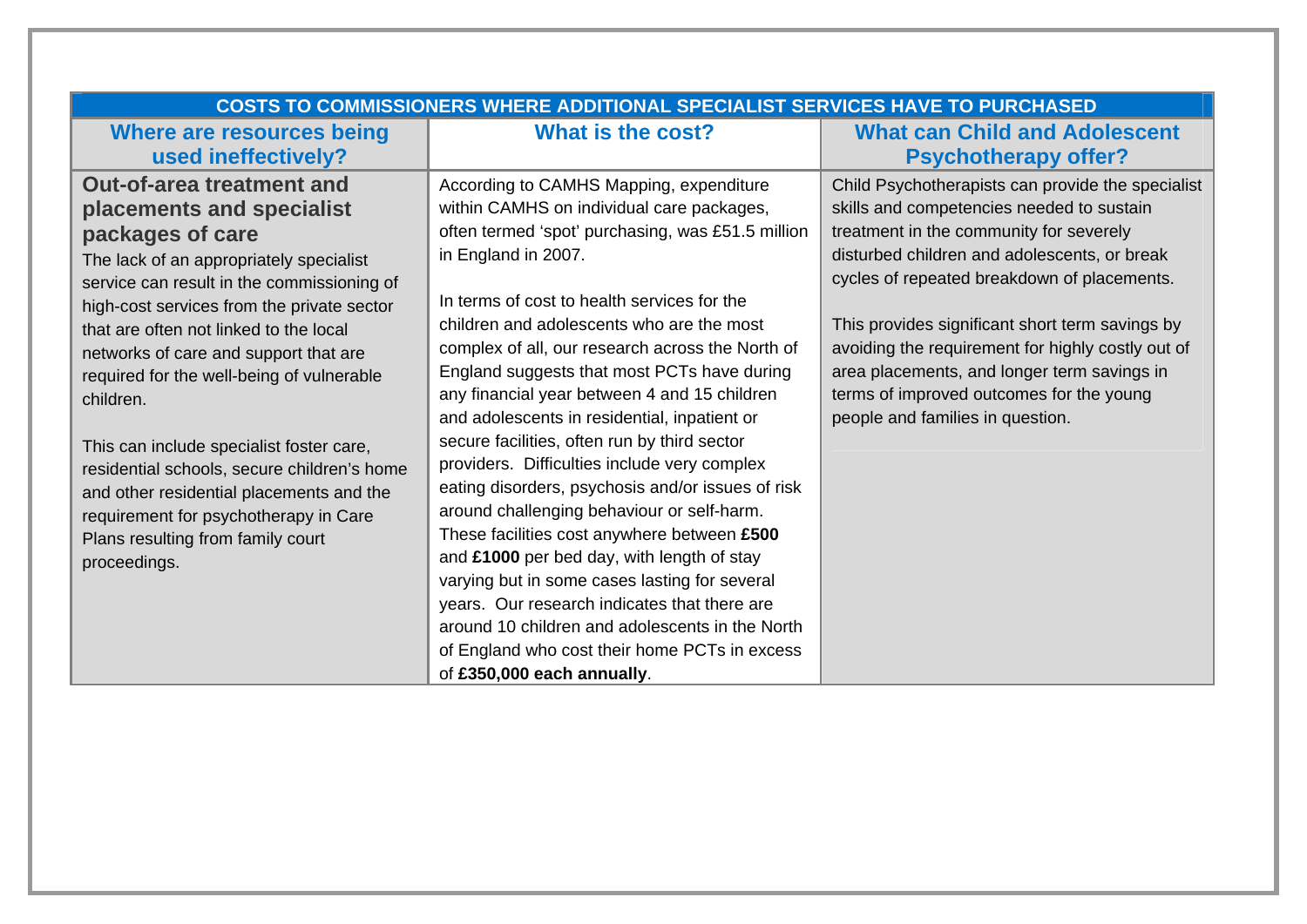| <b>ESCALATING COSTS WHERE DIFFICULTIES ARE NOT RESOLVED OR CONTAINED</b>                                                                                                                                                                                  |                                                                                                                                                                                                                                                                                                                                                                                                                                                                                                                                                                                                                                              |                                                                                                                                                                                                                                                                                                                                                                                                                                                                                                                                                                                                                                                                         |  |
|-----------------------------------------------------------------------------------------------------------------------------------------------------------------------------------------------------------------------------------------------------------|----------------------------------------------------------------------------------------------------------------------------------------------------------------------------------------------------------------------------------------------------------------------------------------------------------------------------------------------------------------------------------------------------------------------------------------------------------------------------------------------------------------------------------------------------------------------------------------------------------------------------------------------|-------------------------------------------------------------------------------------------------------------------------------------------------------------------------------------------------------------------------------------------------------------------------------------------------------------------------------------------------------------------------------------------------------------------------------------------------------------------------------------------------------------------------------------------------------------------------------------------------------------------------------------------------------------------------|--|
| Where are resources being                                                                                                                                                                                                                                 | What is the cost?                                                                                                                                                                                                                                                                                                                                                                                                                                                                                                                                                                                                                            | <b>What can Child and Adolescent</b>                                                                                                                                                                                                                                                                                                                                                                                                                                                                                                                                                                                                                                    |  |
| used ineffectively?                                                                                                                                                                                                                                       |                                                                                                                                                                                                                                                                                                                                                                                                                                                                                                                                                                                                                                              | <b>Psychotherapy offer?</b>                                                                                                                                                                                                                                                                                                                                                                                                                                                                                                                                                                                                                                             |  |
| A&E presentations for self-harm<br>and attempted suicide<br>This is costly in the short term as it may<br>lead to hospital admissions and is<br>expensive for CAMHS in terms of the on-<br>call rota and staff time in liaison with<br>hospital services. | Self-harm can be resource intensive, potentially<br>using ambulance, A&E, crisis team and inpatient<br>resources. Estimates of direct and indirect costs<br>are difficult to establish (NCCMH, 2004) but it is<br>notable that a relatively small proportion of<br>individuals who present at A&E with deliberate<br>self-harm may use a disproportionately large<br>amount of resources: for instance, one published<br>evaluation of A&E attendance of such children<br>and adolescents indicated that just 9 repeat<br>attenders were responsible for nearly a<br>quarter of all attendances in the department<br>(Nadkarni et al, 2000). | The availability of regular psychotherapy<br>sessions provide depressed and self-harming<br>children and adolescents with a containing<br>structure for their week. As the therapeutic work<br>progresses it provides a benign frame of<br>reference within the mind and patients are less<br>likely to lean heavily on other services. For<br>example, an audit (Robertson, 2007) of children<br>being seen as intensive training cases by trainee<br>child and adolescent psychotherapists showed a<br>decrease in the level of perceived risk in 48% of<br>cases during the period of treatment $(44\% = no$<br>change, $3\%$ = increased risk).                     |  |
| In-patient services and beds<br>Either in hospital or specialist mental<br>health/tier 4 in-patient treatment including<br>inappropriate use of adult beds.                                                                                               | In-patient treatment can cost anywhere between<br>£211 per day for long-stay NHS inpatient<br>services, to £590 per day (£7,258 per average<br>stay) for a psychiatric intensive care units<br>(PSSRU, 2009), to £700 to £1000 per day for<br>highly specialist NHS or third sector provision for<br>the most complex and intractable difficulties in<br>children. For the most complex individuals<br>around whom there are serious issues around<br>risk, a pathway may include PICU admission in<br>crisis followed by more or less intensive<br>stepped-down inpatient treatment, meaning that<br>cumulative costs become very high.     | CAPts can provide intensive treatment for<br>severely ill children and adolescents and support<br>other staff to work with complex and difficult<br>cases in order to sustain care locally in<br>community settings and reduce the need for<br>admissions. They can also provide appropriate<br>local support in community settings for children<br>and adolescents who have recently been<br>discharged from residential treatment. This is<br>particularly important as adequate post-hospital<br>services have been highlighted as a crucial<br>factor in reducing the likelihood for 'revolving<br>door' readmission within three months<br>(Romansky et al, 2003). |  |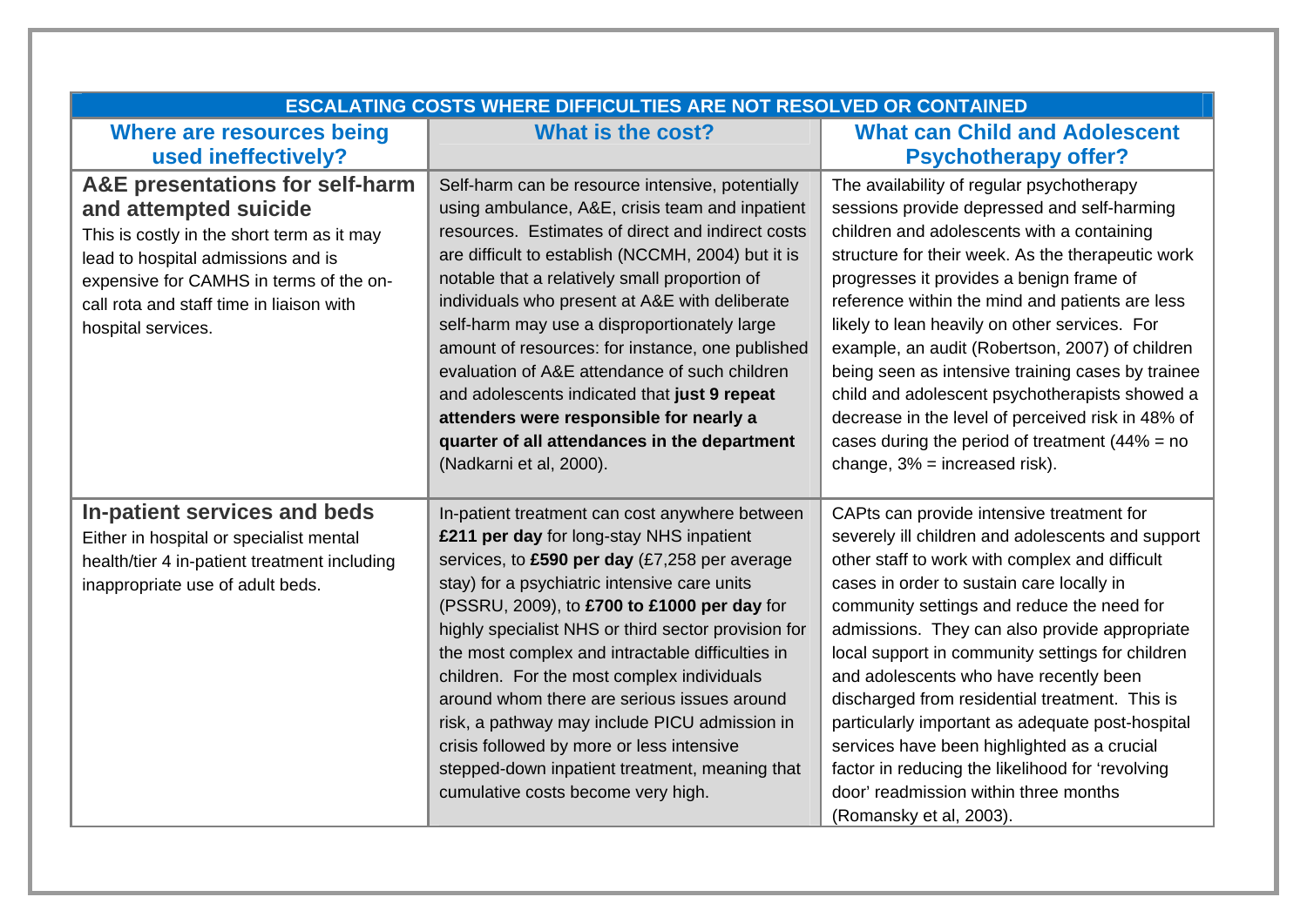| <b>ESCALATING COSTS WHERE DIFFICULTIES ARE NOT RESOLVED OR CONTAINED</b>                                                                                                                                                                                                                                                                                                                                        |                                                                                                                                                                                                                                                                                                                                                                                                                                                                                                                                                               |                                                                                                                                                                                                                                                                                                                                                                                                                                                                                                                                                   |  |
|-----------------------------------------------------------------------------------------------------------------------------------------------------------------------------------------------------------------------------------------------------------------------------------------------------------------------------------------------------------------------------------------------------------------|---------------------------------------------------------------------------------------------------------------------------------------------------------------------------------------------------------------------------------------------------------------------------------------------------------------------------------------------------------------------------------------------------------------------------------------------------------------------------------------------------------------------------------------------------------------|---------------------------------------------------------------------------------------------------------------------------------------------------------------------------------------------------------------------------------------------------------------------------------------------------------------------------------------------------------------------------------------------------------------------------------------------------------------------------------------------------------------------------------------------------|--|
| Where are resources being                                                                                                                                                                                                                                                                                                                                                                                       | What is the cost?                                                                                                                                                                                                                                                                                                                                                                                                                                                                                                                                             | <b>What can Child and Adolescent</b>                                                                                                                                                                                                                                                                                                                                                                                                                                                                                                              |  |
| used ineffectively?                                                                                                                                                                                                                                                                                                                                                                                             |                                                                                                                                                                                                                                                                                                                                                                                                                                                                                                                                                               | <b>Psychotherapy offer?</b>                                                                                                                                                                                                                                                                                                                                                                                                                                                                                                                       |  |
| <b>Transition and adult services</b><br>Where problems are not resolved in<br>childhood there will be a long-term impact<br>on the resources of $16 - 18$ and adult<br>mental health services.                                                                                                                                                                                                                  | Research across mental health strongly<br>indicates that long term adult service users with<br>a variety of presenting difficulties frequently<br>experienced mental health difficulties in<br>childhood and adolescence, and may have<br>repeatedly used CAMHS without good outcomes<br>during this period.                                                                                                                                                                                                                                                  | Intervention in the first ten years can reduce the<br>need for more costly adolescent and adult<br>services. Studies show that the benefits of child<br>psychotherapy can be maintained into<br>adulthood. Child Psychotherapists have<br>experience of working with late adolescence/<br>early adulthood and can work across the<br>traditional barrier between child/adult services<br>and thereby support young people through this<br>difficult transition which can often break down in<br>ways that are costly the individual and services. |  |
| <b>Youth justice and forensic</b><br><b>services</b><br>The escalation of mental ill-health can result<br>in behaviour that leads to crime and<br>violence and the intervention of services<br>including youth offending teams, young<br>offender institutions, secure children's<br>homes etc. The difficulty of working with<br>violent and troubled young people is felt<br>across a wide range of services. | These costs impact on many services but just<br>within the youth justice system the average<br>annual cost of a young person is £40,000<br>(Barrett et al, 2006).<br>In August 2008 there were 2,403 children aged<br>15-17 in Young Offender Institutions. The cost<br>per annum of secure accommodation for young<br>people (2004 prices) is:<br>- Secure Training Centre (run by private<br>$provider$ ) = £164,750<br>- Secure children's home (run by $LA$ ) = £185,780<br>$-YOI = £50,800$<br>(House of Commons Committee of Public<br>Accounts, 2004). | CAPts work in youth offender teams and forensic<br>settings, offering individual psychotherapy and<br>group therapy. They also make an important<br>contribution in supporting other workers formally<br>and informally.<br>CAPts can offer consultation and training in<br>understanding and managing hostile and violent<br>children and young people.                                                                                                                                                                                          |  |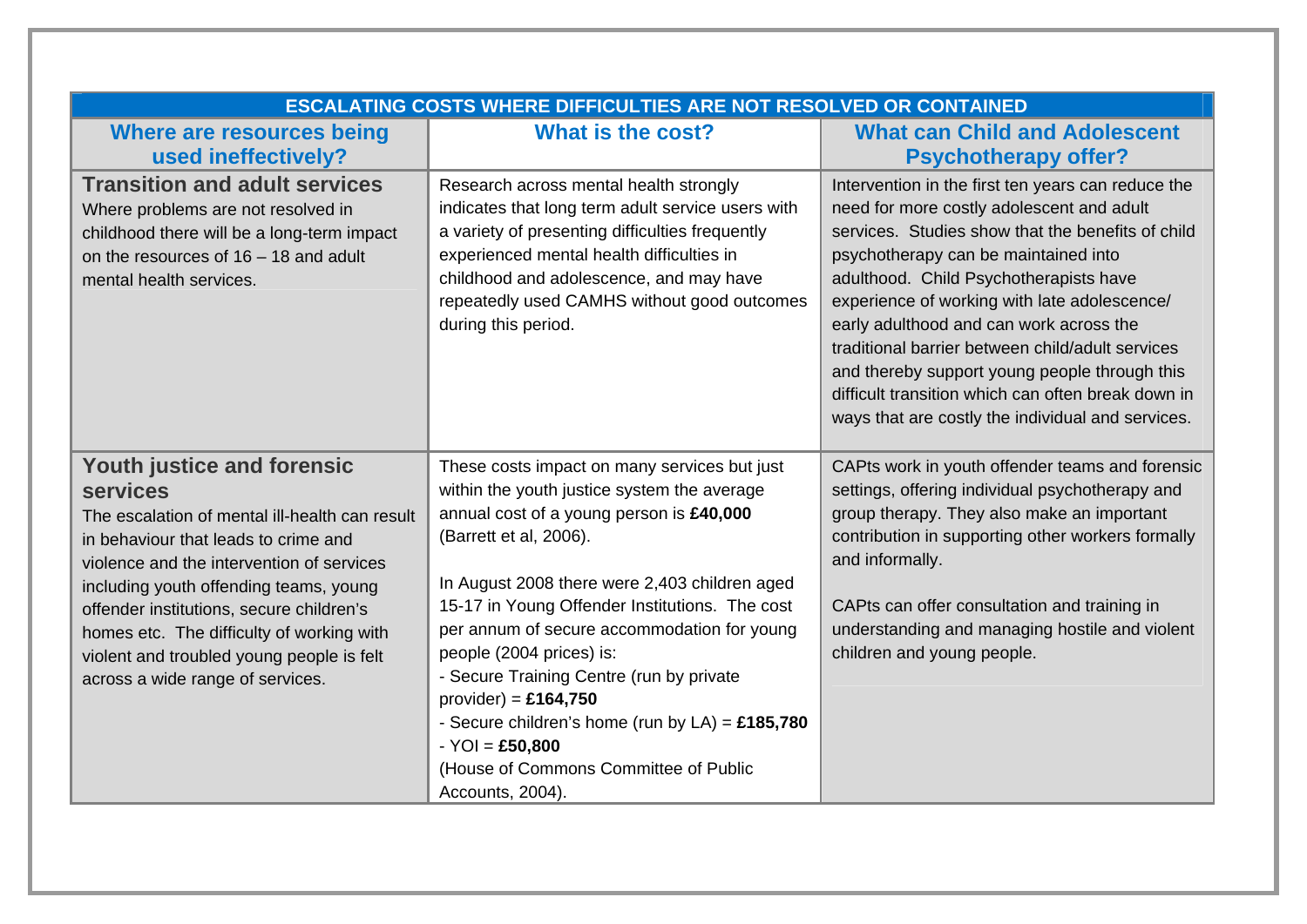| THE IMPACT ON SERVICES AND STAFF             |                                                 |                                                    |  |
|----------------------------------------------|-------------------------------------------------|----------------------------------------------------|--|
| Where are resources being                    | What is the cost?                               | <b>What can Child and Adolescent</b>               |  |
| used ineffectively?                          |                                                 | <b>Psychotherapy offer?</b>                        |  |
| <b>Staff productivity and turnover</b>       | According to Dawson et al (2009), improving the | CAPts can provide consultation and supervision     |  |
| Burnout, illness and turnover can result     | mental health and wellbeing of staff in an      | for colleagues that can support them in their face |  |
| from the emotional impact of workers'        | average NHS Trust providing services for        | to face work with children and families.           |  |
| contact with highly disturbed and disturbing | individuals with mental health and learning     |                                                    |  |
| children and adolescents whose difficulties  | difficulties can save that Trust between £363-  | One model is the "work discussion group" (see      |  |
| may be as severe as those seen in            | £370,000 per year.                              | Jackson, 2002) that has proved effective in        |  |
| "specialist services".                       |                                                 | many settings and is recognised nationally as a    |  |
|                                              | NHS Trusts providing services for mental health | good practice model (DoH/DfES, 2006). The          |  |
|                                              | and learning difficulties are known to have the | retention rate for CAPts is among the highest of   |  |
|                                              | second highest expenditure on agency staff in   | any profession.                                    |  |
|                                              | the entire NHS, which is argued to provide a    |                                                    |  |
|                                              | reliable index of absenteeism.                  |                                                    |  |

*"Working with a child psychotherapist has changed the way I work. I'm much more open to asking the right questions and investigating underlying problems in the family. The whole experience has been invaluable."* **Educational Psychologist working with under-fives** 

> *"Commissioners should consider whether what is being offered currently is likely to work for those vulnerable children who most need a high quality, effective form of treatment." Service Commissioner*

*"My son is developing better than we could ever have imagined and I am very proud to say that. He's now able to be at the local school, which we could not have imagined before."* **Father of adopted son seen in CAMHS** 

*"A number of professional groups have an important and distinctive contribution to make to improve the lives of children and their families. Child and Adolescent Psychotherapists have demonstrated the capacity to think in innovative ways and broaden the application of their skills."* **CAMHS Project Lead**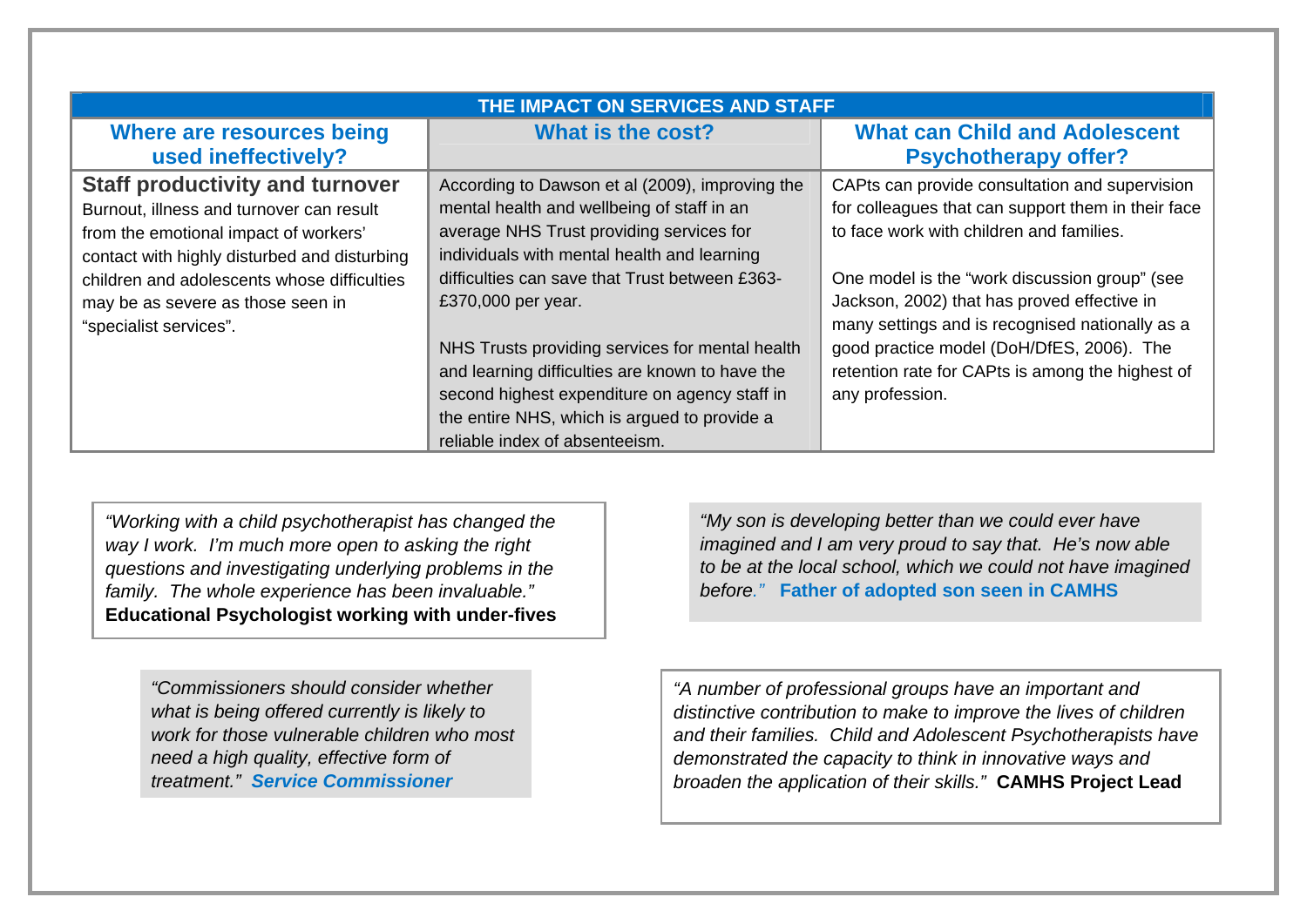# **6 Breaking the deficit cycle**

**It is striking that child psychotherapy input can often break the cycle of repeated ineffective intervention**. (For a summary of the research evidence base for child and adolescent psychotherapy see Section 10). At NSCAP, we are amassing information about the service use histories of children, adolescents and their families with complex mental health needs. Below are two actual case studies to illustrate this:

#### **Case Study 1**

- ❖ D, a three year old girl, was referred to her local CAMHS in October 2008 by a paediatrician due to her eating "a very restricted diet". CAMHS' first response was to refer her back out to a health visitor. However, by 2010 she had been re-referred to CAMHS by the paediatrician who noted that "there had been no change in her dietary habits: even if she takes a bite she would choke and would not swallow at all".
- Following an assessment by a child psychotherapist, the girl's family was offered six sessions of a combination of parent-child work and support for the parents alone. By the second session, D was asking to try new solid food, and by session 4, she was eating solid food including sandwiches.

#### **Case Study 2**

- **★ K, a 15 year old adolescent with a long history of** mental health service use and erratic school attendance, took a deliberate overdose in 2007 and subsequently received eight sessions of cognitive behavioural therapy. However, only months after his discharge he was re-referred to CAMHS due to continued school refusal and escalation in his mental health difficulties.
- **♦ When he was assessed by a child psychotherapist in** December 2008, he was not attending school at all during his GCSE year. He was offered once-weekly individual child psychotherapy for a year. By March 2010, he was no longer suicidal, described that he felt "stable", and now is at college re-sitting his GCSEs.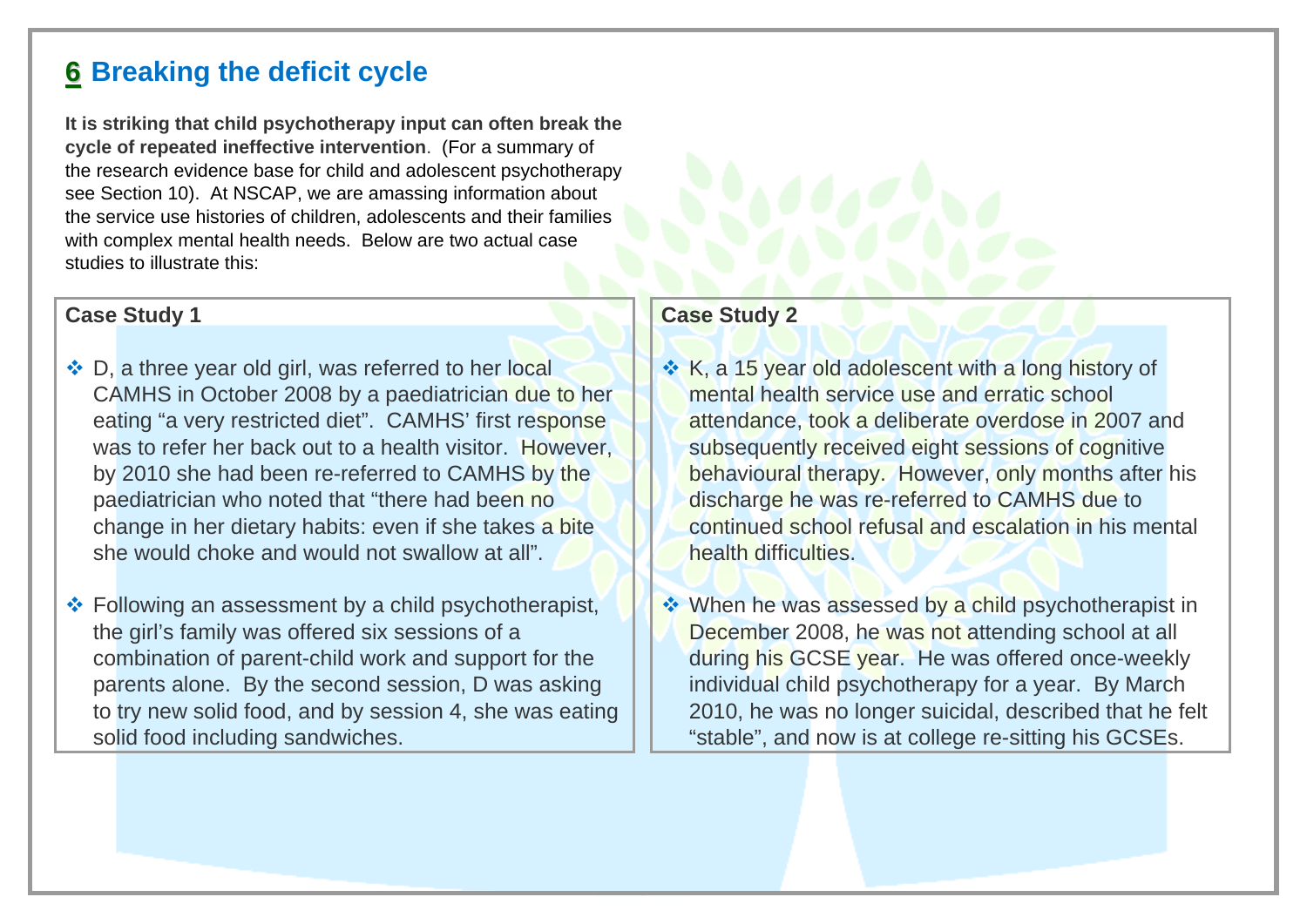## **7 Infant mental health: the case for early intervention**

**Positive child-parent relationships and early attachments are crucial to young children's ability to learn and develop cognitive, emotional and social capacity.** These first significant relationships have a direct impact on how a child's brain physically develops in the first three years of life and form the templates for all later attachment relationships.

There is a significant body of research to demonstrate that impairments in the capacity of parents to relate in a responsive way to infants and young children can have a detrimental impact on the social, emotional and cognitive development of the child. For example, post-natal depression, which has an estimated prevalence of up to 22% (Coates et al, 2004), has been associated with later attachment problems and with long-term social, emotional and cognitive problems in children (Murray et al, 1999).

It is in the interests of both child and society for attachment problems to be identified as early as possible, ideally within the first three months of life. Interventions at this stage should be considered urgent as serious attachment difficulties in the postnatal and infancy periods can result in potentially severe social, emotional and cognitive problems later on.

Each additional month of delay can result in the escalation of difficulties, with the risk of attachment problems and the associated developmental delay becoming entrenched and much harder for services to address.

## **The impact of traumatic early experiences**

It is accepted that severe neglect can lead to developmental delay as well as difficulties in the ability to empathise, regulate emotions, manage intimacy and ordinary social interaction (see Music, 2010).

Some children will have had such difficult or traumatic early experiences that staff will need training in being sensitive to how these children's perception of the world and their relationship with adults will be damaged and will require a different approach to other children. For example, children who have been physically abused may have a fear of close contact with adults or may respond in ways that are violent or dysfunctional.

An area of particular concern is the mental health of preschool aged children who are looked-after by local authorities. Around 20% of the 81,000 children currently in care in the UK are under the age of five, and according to analysis of Serious Case Reviews between 2003 and 2005, 67 per cent of children who suffer death and serious injury through abuse and neglect are under five years old. Research shows that children in this age group suffer the greatest degree of child maltreatment and that the effects of maltreatment are aggravated in infancy because of the developmental significance of this period (Dozier et al, 2002).

**Interventions in the ante-natal, post-natal and infancy period are essential to prevent difficulties from becoming entrenched and therefore more difficult and costly for services to address.**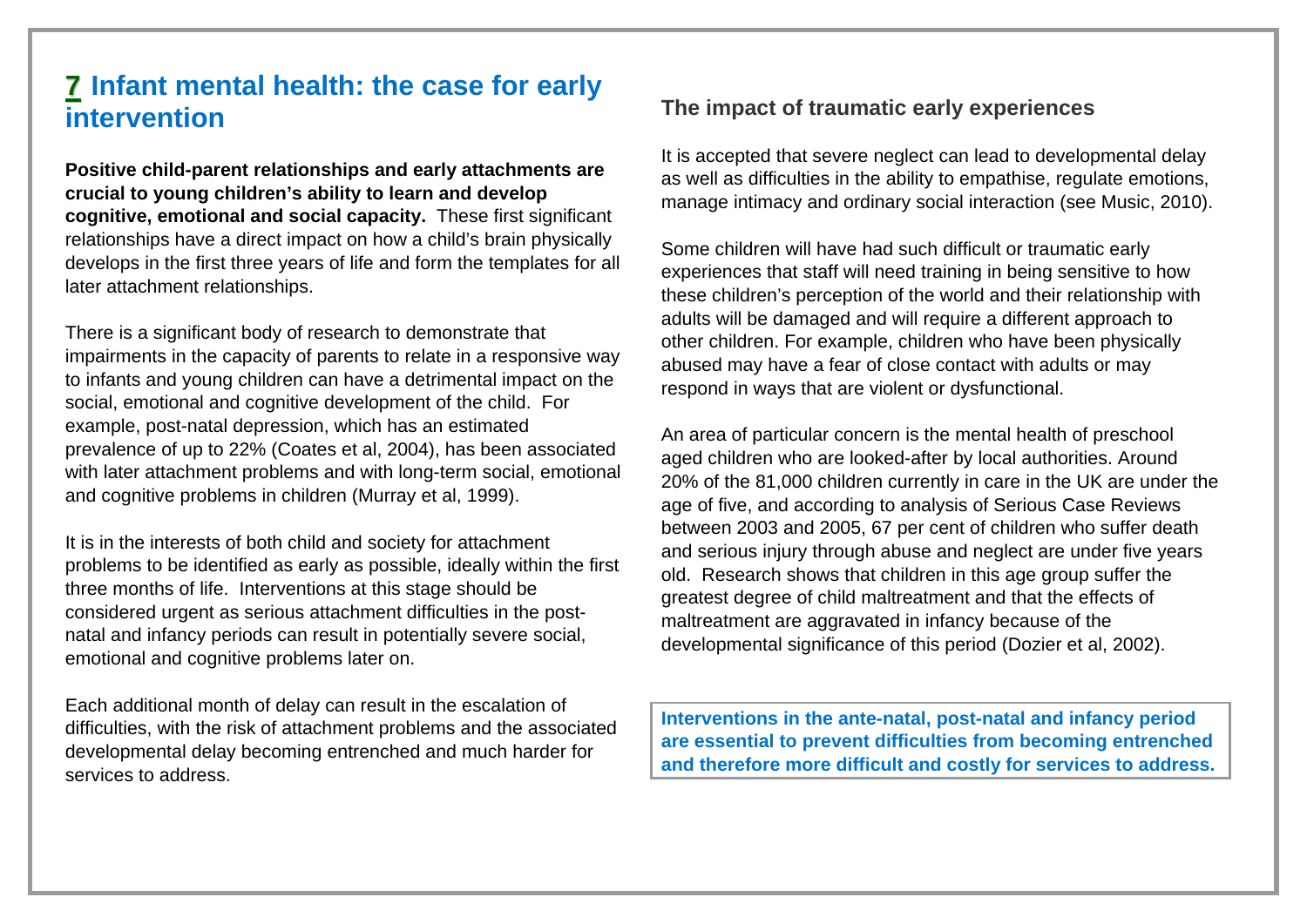# **8 Coherent services for adolescents with severe psychological disturbances**

**Adolescents with severe and co-morbid presentations may require a range of interventions over an extended period and therefore can use a significant amount of resources within both CAMHS and adult services post-18.** There is a group of children and young people with severe psychological, emotional and behavioural disturbances who have traits consistent with aspects of adult axis II psychiatric diagnoses such as borderline personality disorder.

Young people who experience a problematic personality development trajectory place an undue burden on health, social care, education and justice services. Their presentation is high risk both in terms of the risk of harm suffered by these individuals, and also the difficulties and risks that manifest through their often dysfunctional social relationships with others.

| These young people are likely to have a range of co-morbid |  |  |  |
|------------------------------------------------------------|--|--|--|
| problems such as:                                          |  |  |  |

- $\bullet$ Self Harm
- $\bullet$ Suicidal thoughts and behaviours
- $\bullet$ Depression and mood disorders
- $\bullet$ Eating Disorders
- $\bullet$ Alcohol and substance misuse
- $\bullet$ Effects of trauma and abuse
- $\bullet$ Relationship problems and social dysfunction
- $\bullet$ Breakdown of everyday functioning
- $\bullet$ Transient psychotic states
- $\bullet$ Extensive use of health and social services

It is accepted that outcomes for young people with problematic personality development trajectories are poor and their care pathways ill defined, with long term or repeated detention in either mental health or forensic settings representing common endpoints.

Currently, there is limited availability of intensive time-defined interventions that can improve long-term outcomes and prevent a worsening of the condition that may in turn result in expensive use of out-of-district placements, secure settings, repeat in-patient stays, acute episodes and contact with criminal justice. Moreover, there remain significant concerns at a policy level regarding the adequacy of transitions from CAMHS to AMHS, and hence a coherent treatment model specifically delivered for adolescents is timely.

The development of highly specialist interventions would:

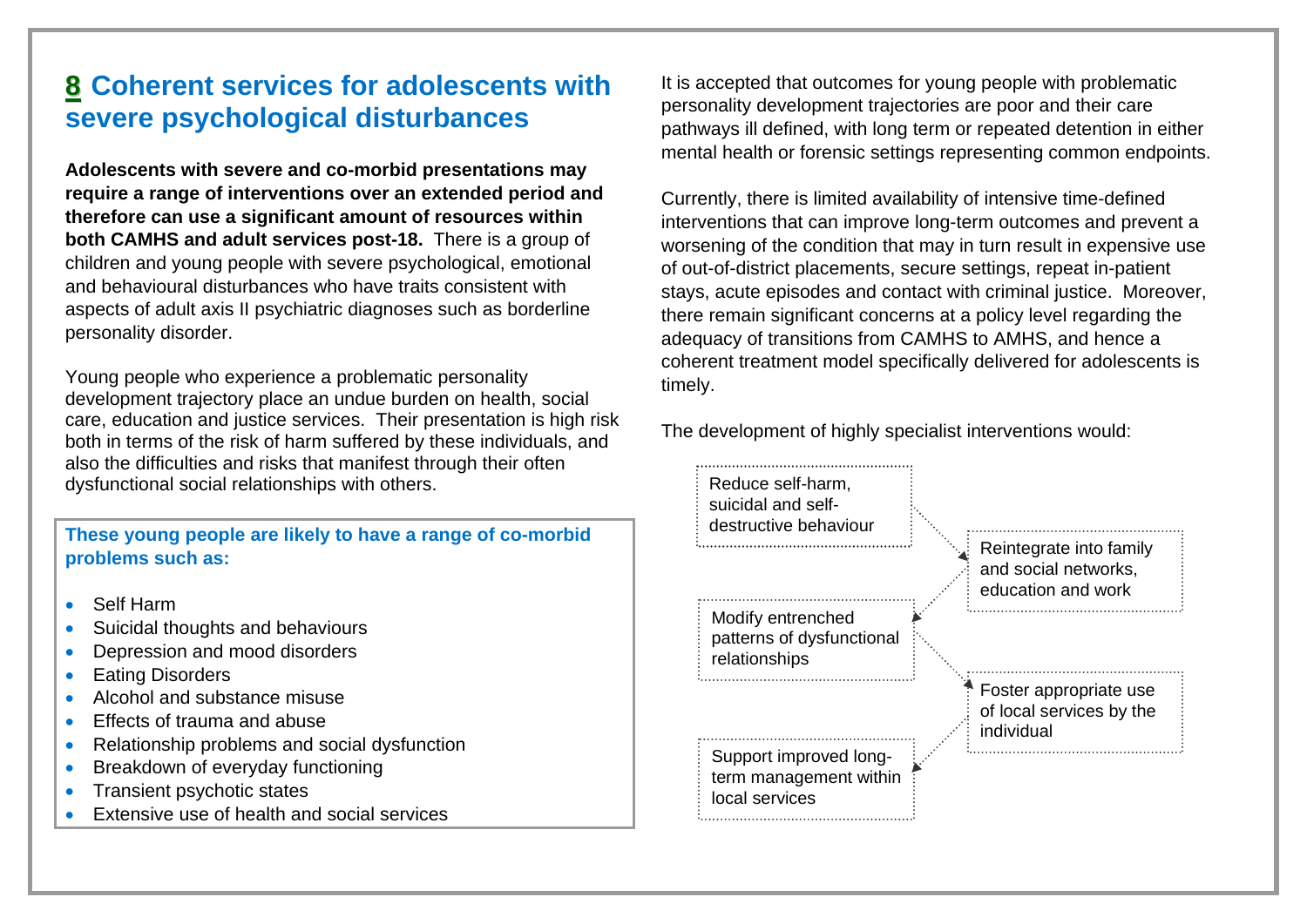# **9 What does Child and Adolescent Psychotherapy offer?**

**Children and young people with severe and long-lasting problems may respond to people and situations in ways that they do not understand and cannot control.** Their emotions can be extreme and powerful and are often expressed through their behaviour and in problematic relationships. These difficulties often extend to relationships with services and professionals. This can prevent these children from benefiting from the care and opportunities that are available to them and is in part why many programmes fail to meet the needs of the most vulnerable groups.

A Child and Adolescent Psychotherapist can help a child or adolescent to understand himself or herself through their relationship together. The problems identified in this relationship shed light on those in other relationships in the child's life, whether in the past or present. During a therapeutic session, younger children may be encouraged to play, while older children may be asked to draw or paint and teenagers to talk about their feelings. Through the relationship with the therapist in a consistent setting, the child or adolescent may begin to know and to feel able to express their most troubling thoughts and feelings.

The extensive training of Child Psychotherapist uniquely enables them to work with these very disturbing thoughts and help the child make sense of their experience and develop their own individuality and potential. Confused, frightened, hurt, angry or painful feelings can gradually be put into words rather than actions. As a result the child can begin to express their emotions in less disturbed ways and begin to return to the normal process of child development.

They are likely to feel less anxious, more able to learn and better equipped to sustain friendships. It can also improve the quality of life within the family or in relationships with carers and professionals. Significantly for the wider network, the Child Psychotherapist will also be able to represent the child's experience in relation to his/her family, placement, special educational needs and therapeutic needs.

**The areas where this approach is most needed include:** 

- $\bullet$  Co-morbid presentations particularly linked to early deficits, parental mental health difficulties and incremental developmental trauma
- $\bullet$  Developmental breakdown including psychotic-like symptoms, gender confusion and high risk "acting out" characteristically but not exclusively seen in adolescence
- $\bullet$  Families where there are complex trans-generational issues of mental health, deprivation and neglect.
- $\bullet$  Moderate to severe impairments in personality development rooted in early infancy e.g. serious attachment difficulties
- 0 Mind-body disturbances including somatisation, psychosomatic problems and the emotional/psychic impact of chronic medical conditions
- $\bullet$ Depression – moderate and severe with suicidal ideation
- $\bullet$ Severe, deep-seated anxiety states
- $\bullet$  Underlying internal states in children and adolescents exhibiting challenging behaviour
- $\bullet$ Eating disorders
- $\bullet$  The emotional development of diagnosed ADHD and ASD children and young people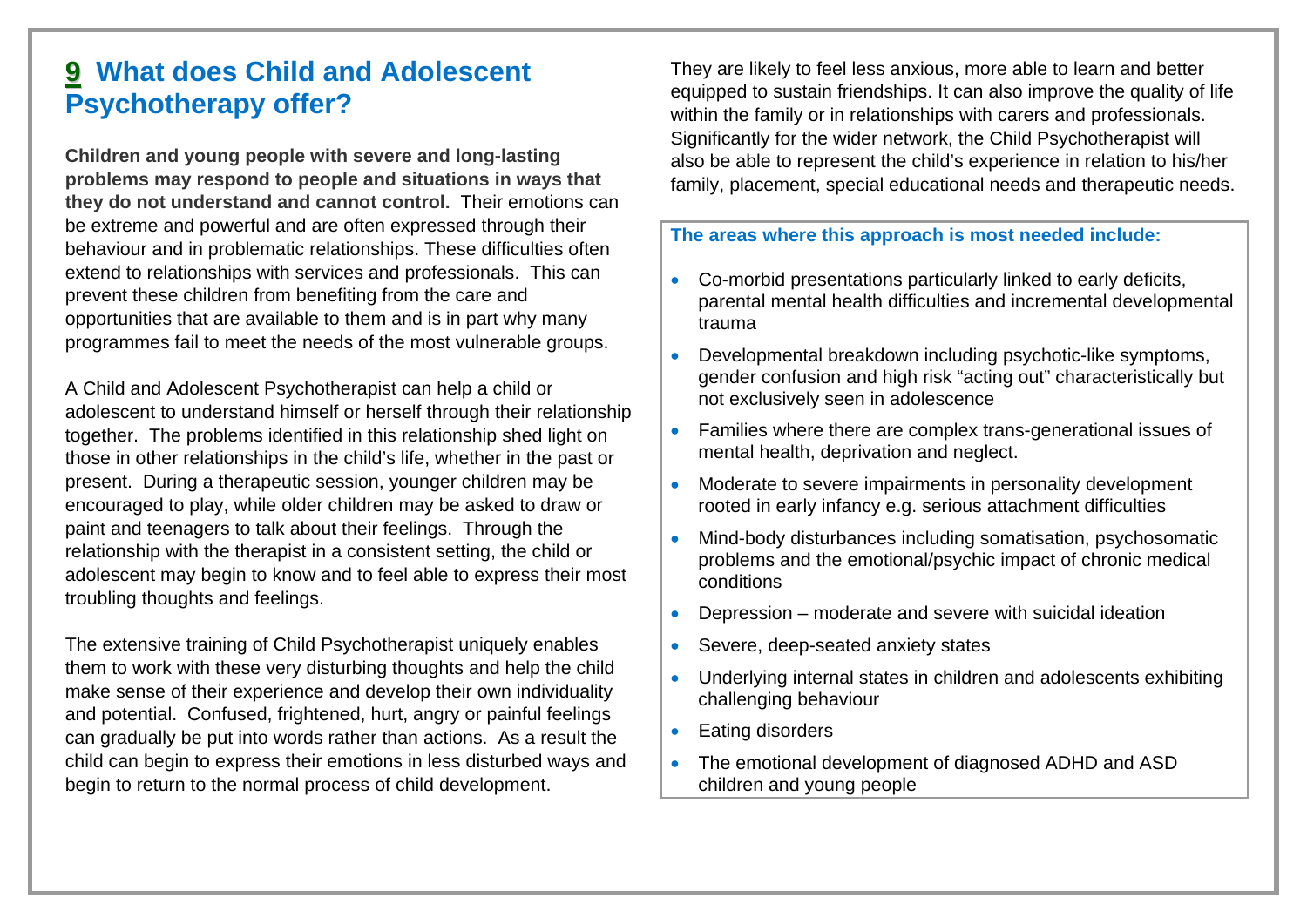## **The distinctive components of child and adolescent psychotherapy practice**

- 0 Individual state of mind assessments and contributions to multidisciplinary team assessments including infant/child and school observations
- Interpretation of the child's experience and understanding of the world inside and outside of her/himself
- Range of therapeutic interventions including leading edge developments at the Tavistock and Portman Clinics, the Anna Freud Centre and other nationally significant centres of expertise
- $\bullet$  Brief psychotherapy (e.g. young people with depression) using flexible time-defined models of practice
- $\bullet$ Parent-infant psychotherapy and relational parent work
- $\bullet$  Long term intensive psychoanalytic psychotherapy where problems are severe, deep-set and enduring
- Group work (e.g. adolescents who self-harm, parents of children with eating disorders)
- $\bullet$ Placement support for kinship carers and foster carers
- $\bullet$  Family consultations and network/professional consultations including support to Tier 1 and 2 practitioners
- $\bullet$  Interventions and consultation at Tier 4 severity averting the need for in-patient care and facilitating community based treatment
- $\bullet$  Support and consultation to the multidisciplinary team and, at a senior level, service developments
- Risk assessment and management and psychoanalytically informed second opinion
- $\bullet$  Multi-disciplinary contribution to specialist areas such as forensics, gender identity, autism, personality disorder, lookedafter children or paediatric services

## **The training of child and adolescent psychotherapists**

Child and adolescent psychotherapy is a graduate entry profession and applicants will already have substantial experience of working with children, adolescents or families. This experience may have been gained in a wide range of settings including health, education and social care.

The pre-clinical post-graduate course includes two years of close observation of infants and young children and lays the foundations for clinical work. The training provides a thorough grounding in the emotional development of children and adolescents. It also provides an opportunity for assessment of personal suitability for working in psychotherapy with children and young people.

The rigorous clinical training includes teaching, supervision, personal psychoanalysis and, uniquely, a four-year full-time placement in a CAMHS service. This enables the trainees to develop skills in a multi-disciplinary setting from the outset. As well as the core study of individual psychoanalytic work with children and young people, work is undertaken with parents, groups, families, and consultation and supervision of other trainees and professionals.

The programme enables students to develop the clinical expertise and research skills needed to prepare them for practice as a professional Child and Adolescent Psychotherapist, eligible for membership of the Association of Child Psychotherapists.

The training at NSCAP and other centres provides an academic as well as a professional qualification with trainees registered for the postgraduate degree of Doctor of Child Psychoanalytic Psychotherapy.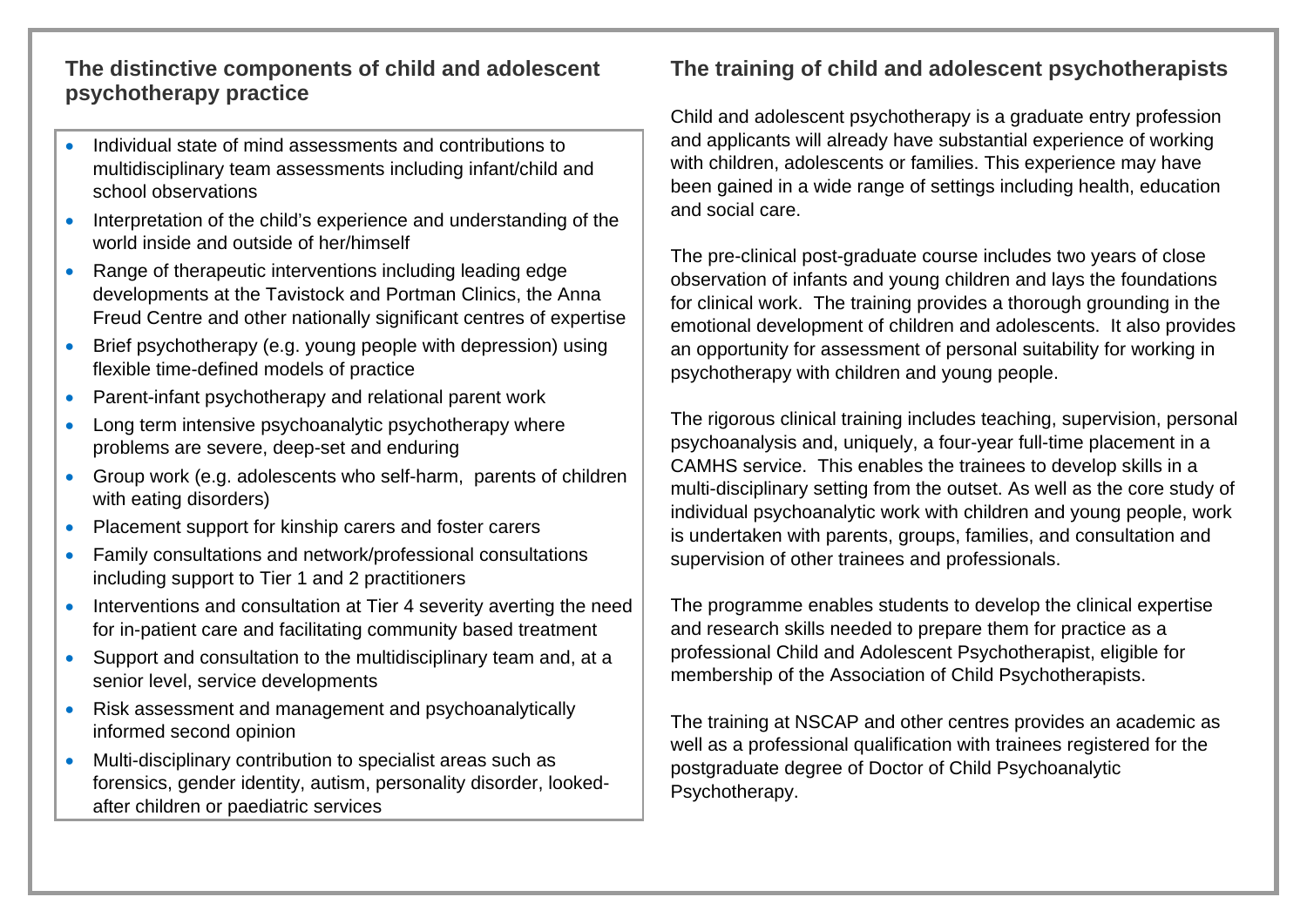# **1 0 The evidence that quality works**

**There is extensive robust scientific evidence that psychoanalytic and psychodynamic psychotherapy is an effective way of treating a large range of mental health difficulties in adulthood (Shedler, 2010).**

An ever-growing equivalent evidence base is building a similarly robust argument for the effectiveness of child and adolescent psychotherapy. Kennedy (2004) carried out an independent Systematic Review of research into the effectiveness of psychoanalytic psychotherapy for children and young people.

#### **It found that child psychotherapy was effective in treating children and young people with:**

- $\bullet$ **depression**
- 0 **anxiety or behaviour disorders**
- 0 **personality disorders**
- $\bullet$ **learning difficulties**
- 0 **eating disorders**
- 0 **developmental issues**

It was also found to be effective in helping sexually abused girls, those who have suffered early emotional deprivation, and children with poorly controlled diabetes manage their emotional responses to their illness. Significantly, the review found that improvements were sustained or even enhanced in the long-term, with adults who had been treated as children or adolescents still feeling its benefits many years later.

This finding, which has been labelled the 'sleeper effect' of child psychotherapy, was clearly demonstrated in a randomised control trial of severely depressed young people. In the study, 30 sessions of child psychotherapy plus parent work were shown to be highly effective. This led to child psychotherapy being recommended in the NICE Guidelines on childhood depression, as part of a stepped-care approach.

## **The quality of the evidence**

The systematic review included six studies that met the Cochrane criteria for the highest level of evidence and a further 26 that were of a sufficiently high quality to be considered appropriate for drawing conclusions about the efficacy of this form of treatment. Moreover, the majority of studies were undertaken in clinically referred samples rather than samples recruited for research and involved children with a range of diagnoses and co-morbid problems.

This means that the findings are likely to have relevance to the 'real world' setting which is significant because many other studies used to support "evidence based interventions" are based on recruited samples with patients selected because they fit a particular diagnosis, without the complex problems or co-morbid presentations that are increasingly seen in CAMHS (Westen et al, 2004).

**"…there is now enough research evidence to claim that psychodynamic therapy is an evidence-based treatment with effect sizes similar to or superior to those reported for other psychotherapies…**it is encouraging that the benefits of psychodynamic therapy not only endure after therapy ends, but increase with time. This suggests that insights gained during psychodynamic therapy may equip patients with psychological skills that grow stronger with use." **(Harvard Medical School, 2010)**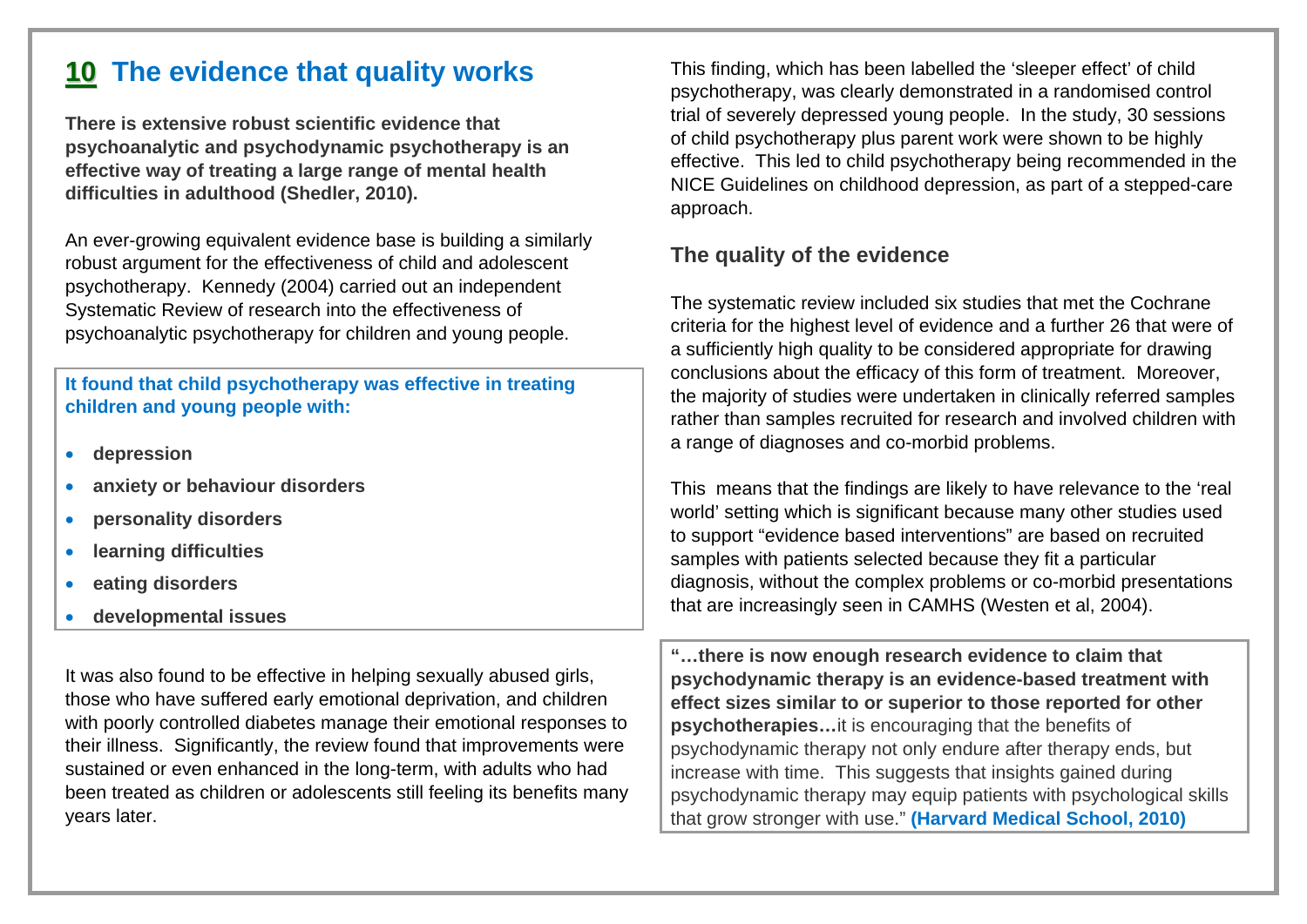# **1 1 New and emerging research**

Kennedy and Midgley (2007) completed a thematic review examining process and outcome research in child, adolescent and parent-infant psychotherapy. This highlighted that child psychotherapists are widely engaged in research into the process of psychotherapy which has helped monitor and improve clinical practice and aided the development of client-focused services.

#### **The research reflects three important types of questions**

- 0 how does child psychotherapy work;
- for whom does it work which children and young people benefit with what kind of problems, and for how long do they need treatment; and
- 0 how psychotherapy can contribute to early intervention with parents and infants, to improve sensitivity of parenting and attachment security.

These findings along with a wide variety of state-of-the-art research contributions form the basis of *Child Psychotherapy and Research: New Approaches, Emerging Findings* (Midgley, N. et al. 2009).

#### **Researchers gather evidence that psychotherapy works - and keeps on working**

An article in the February 2010 edition of *Scientific American* outlines new research which shows the movement to establish an evidence base for psychodynamic therapy has taken a huge step forward. Written by Raymond Levy and Stuart Ablon, the article "*Talk Therapy: Off the Couch and into the Lab*", reports the strongest evidence yet that psychodynamic psychotherapy works and keeps working long after the sessions stop.

### **Major new NHS-funded Randomised Controlled Trial (RCT)**

Child Psychotherapists based in several areas including Manchester and the Wirral will be contributing to a major Randomised Controlled Trial of treatments of adolescent depression over the next three to five years.

The NHS has funded this very large study to compare the outcome of Treatment as Usual (psychiatric management and support and medication as necessary), Short-Term Psychoanalytic Psychotherapy (STPP) with parallel parent support, and Cognitive Behavioural Therapy (CBT). The STPP arm of the trial will be delivered by Child and Adolescent Psychotherapists. It is anticipated that the findings with have a major impact on the further development of NICE guidelines for children and young people with depression. The research aspects of the trial are being led by Professors Ian Goodyer, Cambridge University, Peter Fonagy, University College London and Jonathan Hill, University of Manchester.

**NSCAP** is in the early stages of developing a major clinical trial with partners at the University of Leeds. The aim of this study will be to demonstrate the value of time-defined child psychotherapy for children aged 9 to 14 with internalising disorders. This will be a significant contribution to current practice and is part of NSCAP's aim is to create a portfolio of complementary research findings that, when taken together, are representative of the broad range of work undertaken by Child Psychotherapists.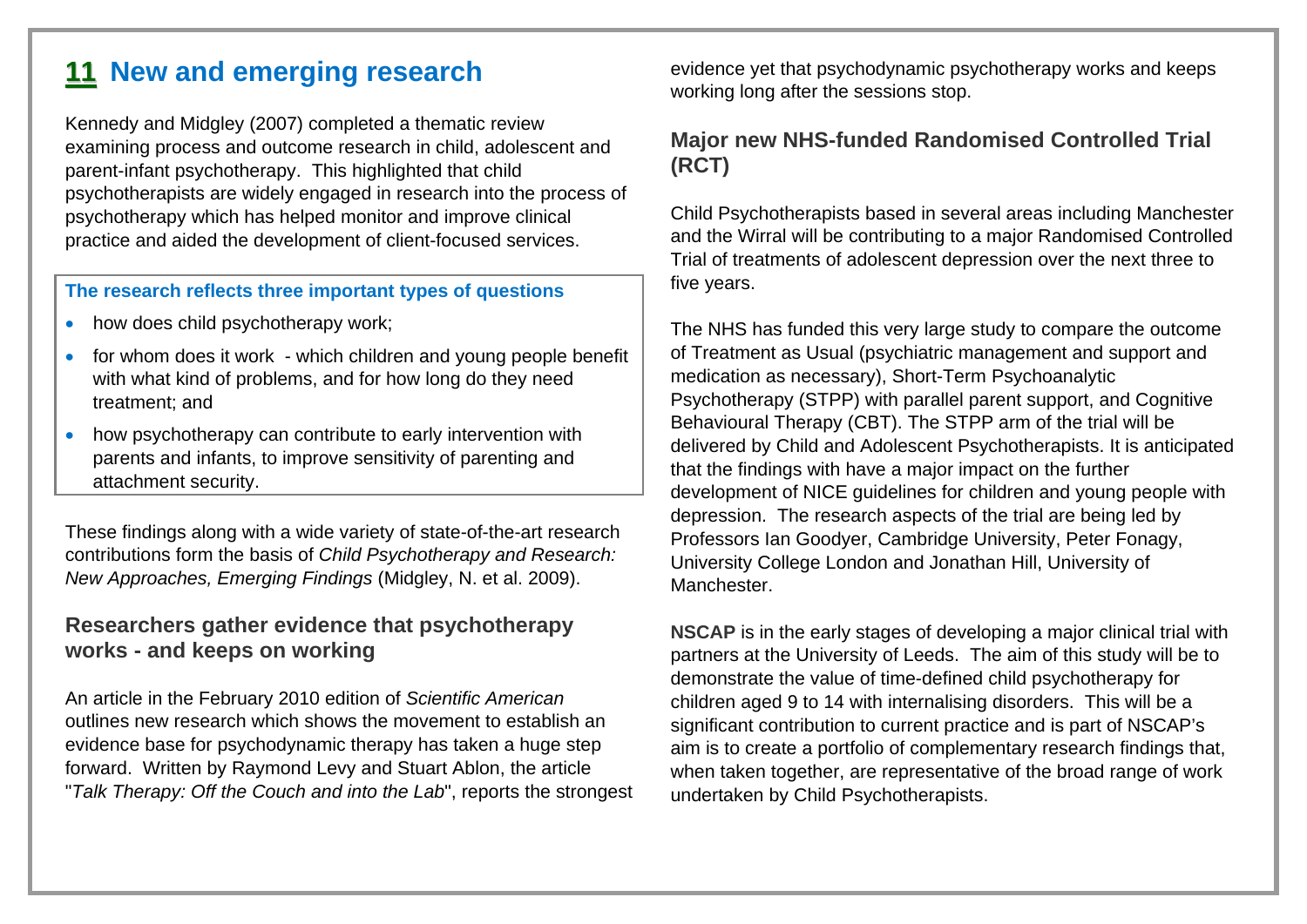# **1 2 Providing services where they are needed**

Child and Adolescent Psychotherapists adapt and apply their skills to provide patient focused care where it is most needed:

- $\bullet$  **CAMHS:** treating complex cases and the networks surrounding them; supervising and training fellow professionals.
- $\bullet$  **Early Years:** parent-infant work; training and supervision of nursery staff, health visitors and other professionals to identify risks to child development.
- $\bullet$  **Schools:** supporting teachers and school staff in their work with disturbed and disturbing children, often helping to hold a child in school and prevent exclusions.
- $\bullet$  **Hospitals:** helping children and families address the emotional fall-out of chronic, acute or long-term illness and its treatment.
- $\bullet$  **Looked-after Children Teams:** working with severely traumatised children, supporting fosters carers and adoptive parents to help prevent damaging placement breakdown, consulting to staff in residential children's homes.
- 0 **Learning and Behavioural Difficulties:** identifying and treating obstacles to learning and development, including work at preschool, primary and secondary levels.
- $\bullet$  **Youth Justice Services:** work in forensic settings offering individual and group therapy and consultation and training to staff in understanding and managing hostile and violent children and young people.

## **What is missing?**

**The National CAMHS Review identified variations and inequity in the availability of specialist interventions for children, young people and their families.** Local services may not always be able to provide the appropriate range or quality of psychotherapeutic interventions that are required for children and families whose needs are complex, severe or enduring.

Specifically, in spite of the important role that Child and Adolescent Psychotherapists occupy within CAMHS, this variation is reflected by the variation in local availability of these practitioners.

**NSCAP has surveyed the 158 parliamentary constituencies in the north of England and found that 100 of these do not have specialist child and adolescent psychotherapy services. Of the remaining 58, many have only limited provision.**

This has a clear implication: the majority of the most vulnerable and complex children, adolescents and families do not have consistent and local access to the full range of child mental health professionals and the treatments that are considered most effective for some of the most complex mental health problems. There are some large geographical areas in the North where there are no psychotherapists at all: for instance, in Lancashire, the East Riding of Yorkshire and Lincolnshire.

*There are similar gaps elsewhere in the UK, suggesting that the variation in the availability of child and adolescent psychotherapy is a national problem that needs to be addressed systematically.*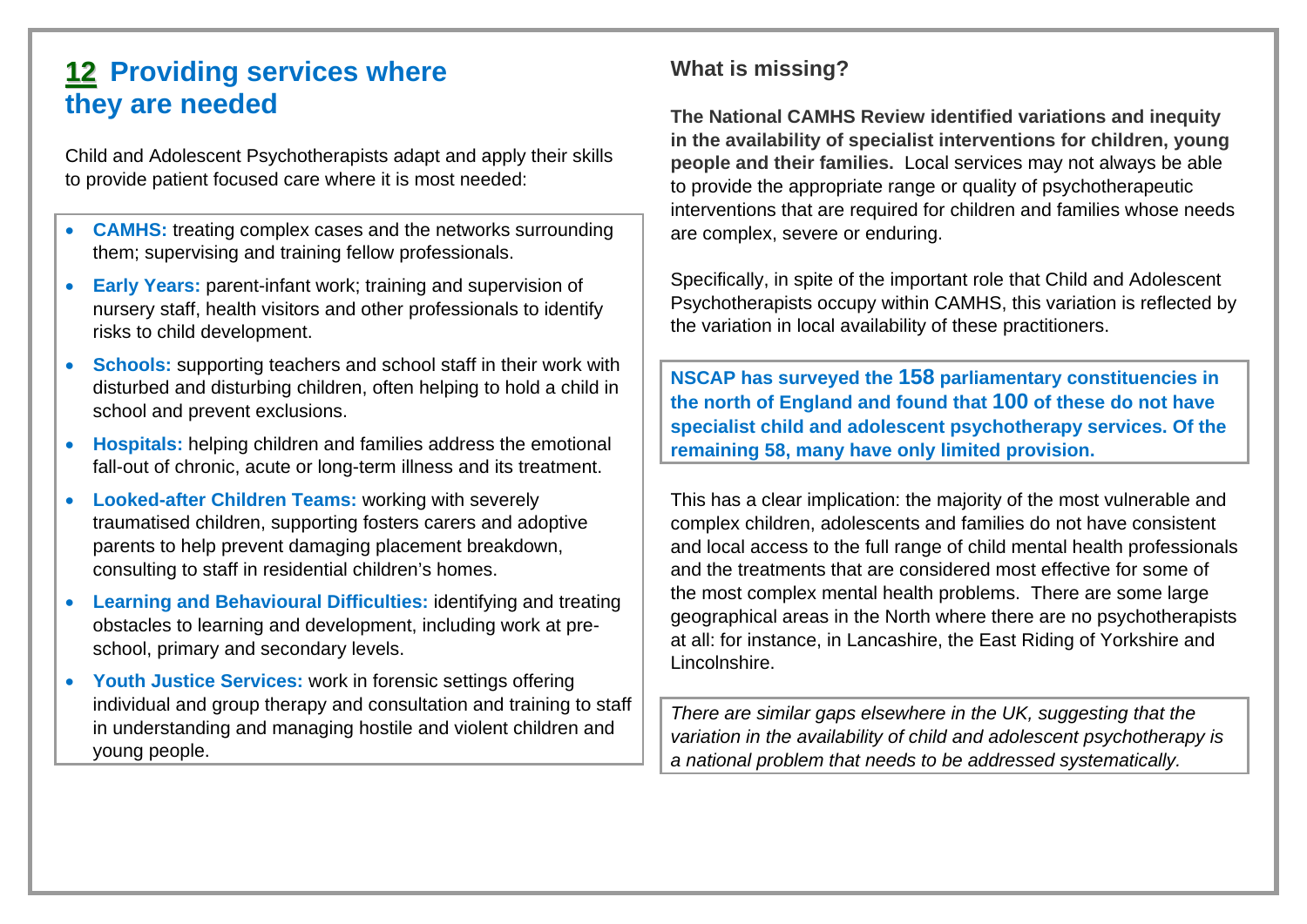## **About NSCAP**

The Northern School of Child and Adolescent Psychotherapy (NSCAP) is a major centre of mental health learning and practice; a leading contributor to and preferred partner in training, research and service developments in the health, social care, education and justice sectors.

NSCAP was setup by the NHS in 2003 and has since established a reputation as a high quality training and development centre serving the whole of the north of England. Building on over 60 years of clinical expertise within psychoanalytic child psychotherapy we now uniquely combine three zones of activity into one interconnected vision of effective practice.



Partnerships are central to the NSCAP approach. We are hosted by Leeds Partnerships NHS Foundation Trust and work in collaboration with the Tavistock and Portman NHS Foundation Trust and the Universities of Leeds, East London, Essex and Northumbria.

We see our role as developing multi-disciplinary and inter-agency models of care and service delivery that provide whole-service solutions for commissioners, professionals and service users. We have recently established the inter-disciplinary *Northern Lookedafter Children Forum* and a working group for developing *Care Pathways for Families with Complex Needs* with the Cassel Families Service.

#### **Contact**

For further information about NSCAP and how we can work locally with you to develop effective services, please contact:

#### **Nick Waggett**

#### **Operational Director**

Northern School of Child and Adolescent Psychotherapy Bevan House 34-36 Springwell Road Leeds LS12 1AW

Tel: 0113 3058750 Email: nick.waggett@leedspft.nhs.uk

#### Acknowledgments

This guide was produced by Nick Waggett and Dr Tom Muskett of NSCAP with additional material from the Association of Child Psychotherapists.